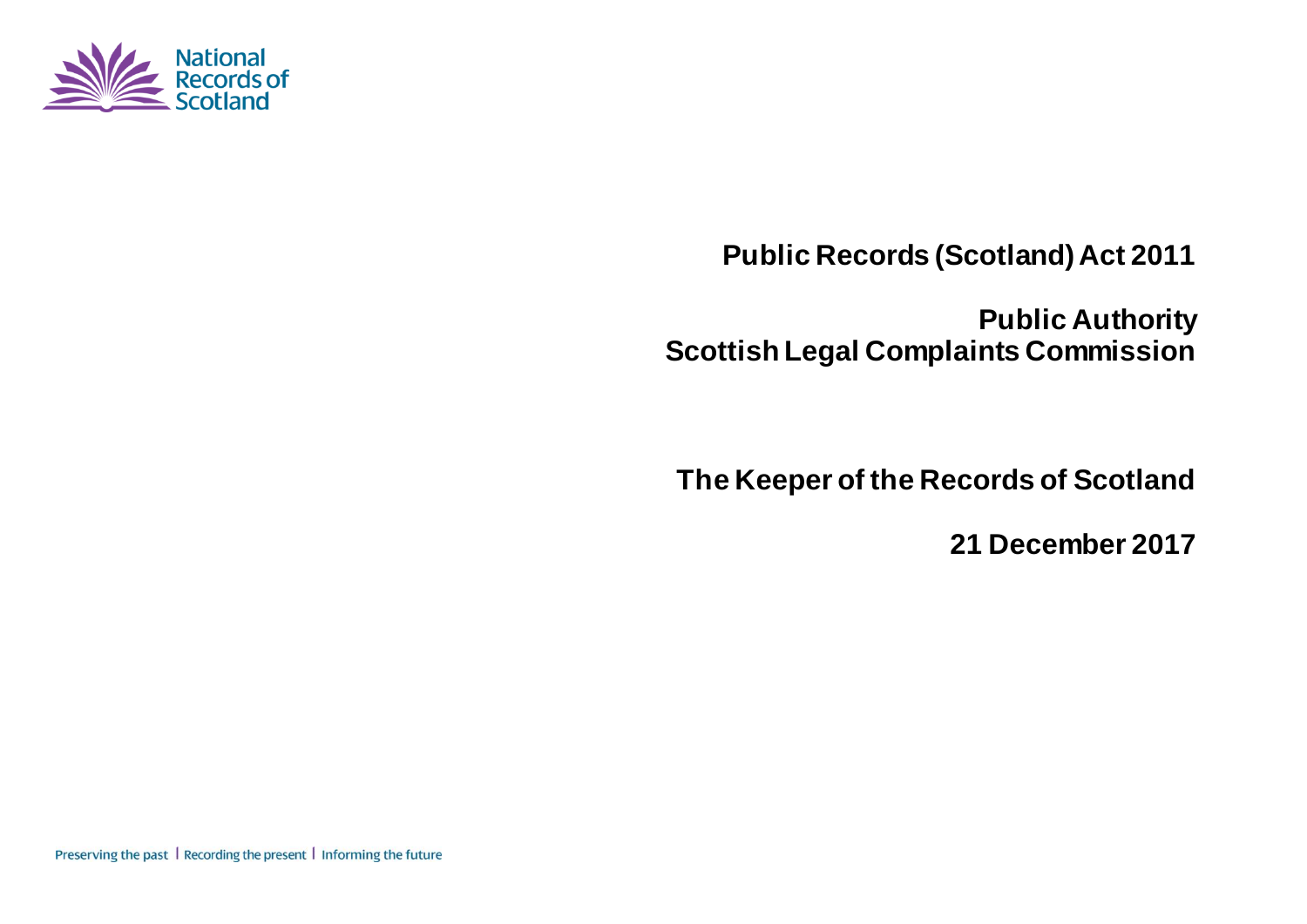### **Contents**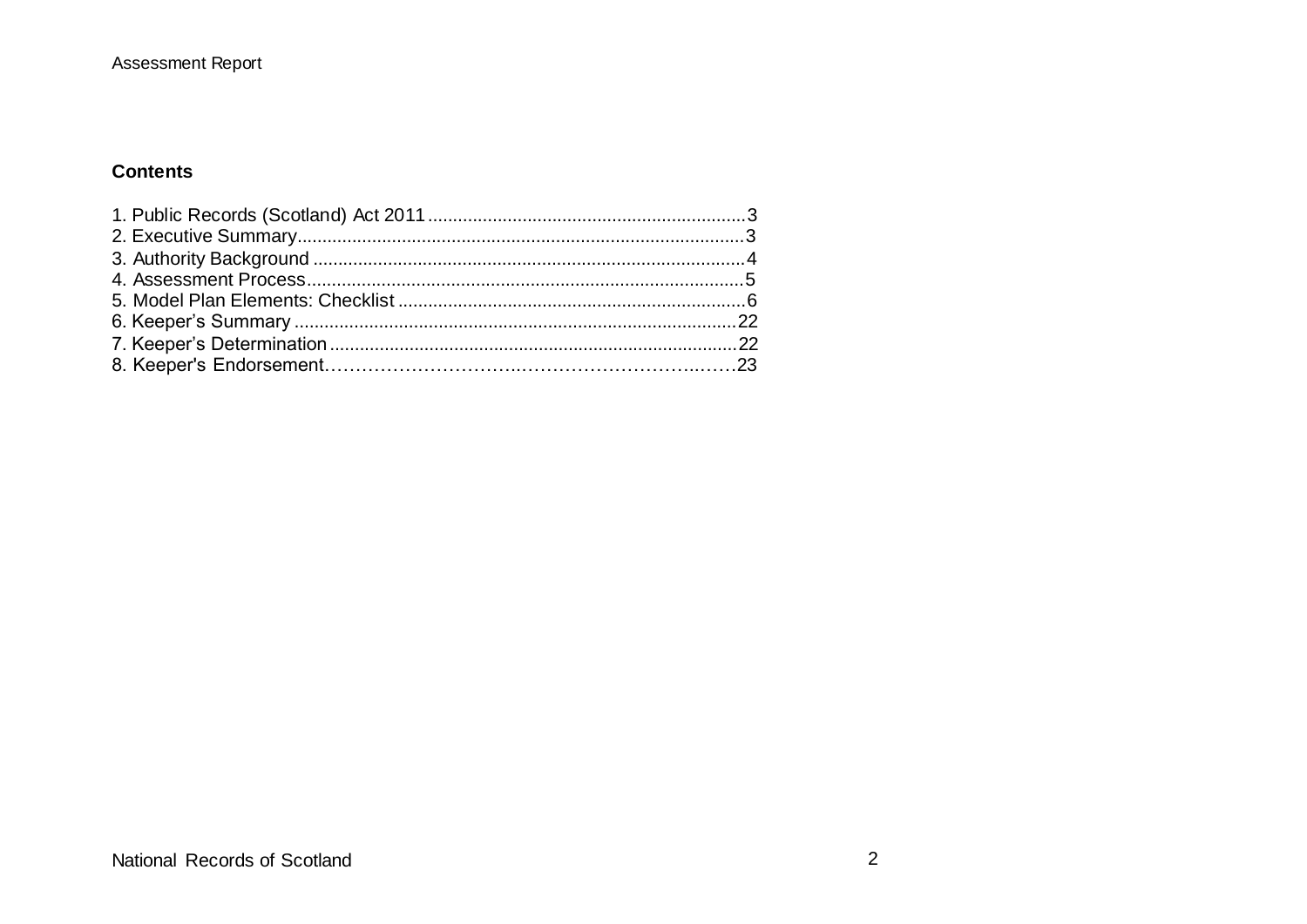## **1. Public Records (Scotland) Act 2011**

The Public Records (Scotland) Act 2011 (the Act) received Royal assent on 20 April 2011. It is the first new public records legislation in Scotland since 1937 and came fully into force on 1 January 2013. Its primary aim is to promote efficient and accountable record keeping by named Scottish public authorities.

The Act has its origins in *The Historical Abuse Systemic Review: Residential Schools and Children's Homes in Scotland 1950-1995* (The Shaw Report) published in 2007. The Shaw Report recorded how its investigations were hampered by poor record keeping and found that thousands of records had been created, but were then lost due to an inadequate legislative framework and poor records management. Crucially, it demonstrated how former residents of children's homes were denied access to information about their formative years. The Shaw Report demonstrated that management of records in all formats (paper and electronic) is not just a bureaucratic process, but central to good governance and should not be ignored. A follow-up review of public records legislation by the Keeper of the Records of Scotland (the Keeper) found further evidence of poor records management across the public sector. This resulted in the passage of the Act by the Scottish Parliament in March 2011.

The Act requires a named authority to prepare and implement a records management plan (RMP) which must set out proper arrangements for the management of its records. A plan must clearly describe the way the authority cares for the records that it creates, in any format, whilst carrying out its business activities. The RMP must be agreed with the Keeper and regularly reviewed.

## **2. Executive Summary**

This report sets out the findings of the Keeper's assessment of the RMP of Scottish Legal Complaints Commission by the Public Records (Scotland) Act 2011 Assessment Team following its submission to the Keeper on 3 March 2017*.*

The assessment considered whether the RMP of Scottish Legal Complaints Commission was developed with proper regard to the 14 elements of the Keeper's statutory Model Records Management Plan (the Model Plan) under section 8(3) of the Act, and whether in this respect it complies with it and the specific requirements of the Act.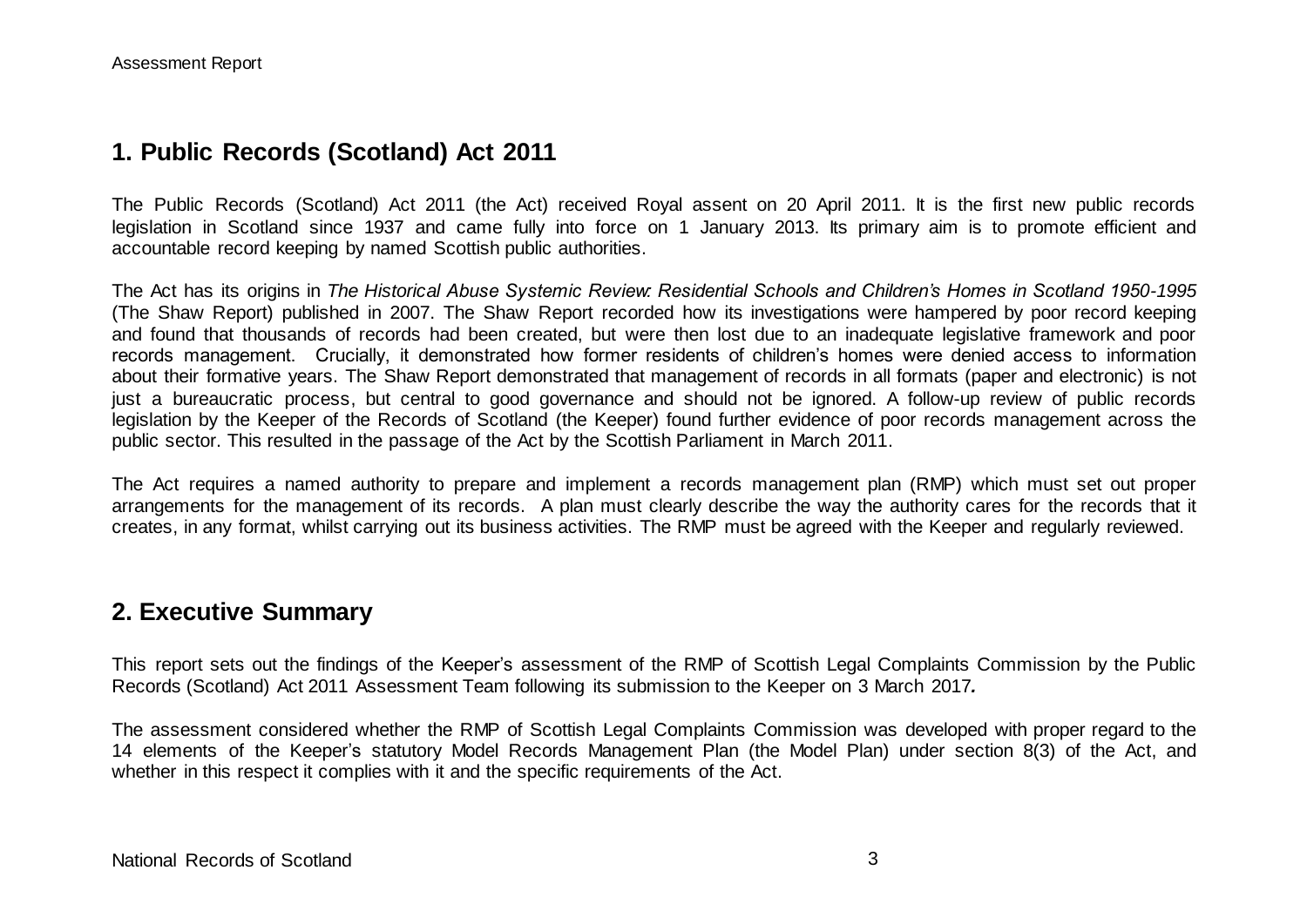The outcome of the assessment and the Keeper's decision on whether the RMP of Scottish Legal Complaints Commission complies with the Act can be found under section 7 of this report with relevant recommendations.

## **3. Authority Background**

The SLCC acts as a gateway and point of contact for all complaints against legal practitioners in Scotland. Legal practitioners include qualified conveyancers, solicitors, advocates and commercial attorneys.

The SLCC receives complaints about the service received from a legal practitioner, and decides whether to investigate those complaints. The Legal Profession and Legal Aid (Scotland) Act 2007 encourages practices and practitioners to resolve the grievance themselves. Where this is not possible SLCC aim to provide an easily accessible and effective dispute investigation and resolution service. The Law Society of Scotland, Faculty of Advocates, Association of Commercial Attorneys still deals with matters of professional misconduct or unsatisfactory conduct and the SLCC oversees how these complaints are investigated and prosecuted. SLCC has an important role in influencing the conduct processes, including the powers to audit and recommend changes.

The SLCC aims to be of service to both the public and the profession. SLCC has an additional responsibility to share best practice, monitor trends, and highlight areas of concern. SLCC are committed to the use of mediation to resolve disputes between practitioners and their clients. In the right circumstances, mediation should prove to be a quick and successful method of resolving complaints. The SLCC operates independently of the Scottish Government, Scottish Legal Profession, the Law Society of Scotland, the Faculty of Advocates and Association of Commercial Attorneys. SLCC appreciates their position of independence is valued by their service users by providing a greater sense of impartiality and objectivity to reviewing complaints.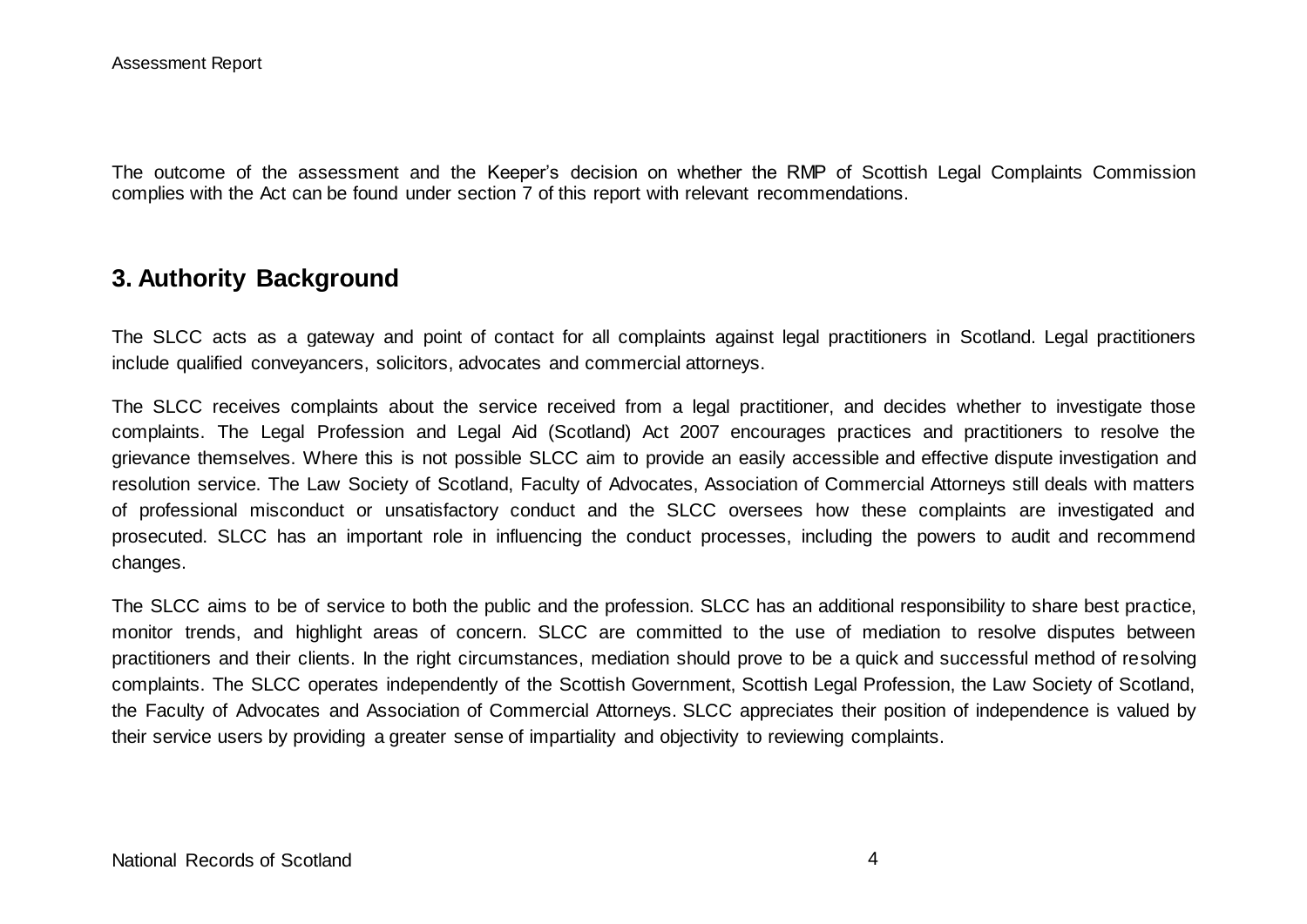# **4. Keeper's Assessment Process**

The RMP was assessed by the Public Records (Scotland) Act Assessment Team on behalf of the Keeper. Assessors used the checklist elements listed in section 5, to establish whether Scottish Legal Complaints Commission's RMP was developed with proper regard to the elements of the Model Plan and is compliant with the Act. The assessment also considered whether there was sufficient supporting evidence of such compliance.

#### **Key:**

| The Keeper agrees this<br>element of an<br>authority's plan. | The Keeper agrees this<br>element of an authority's<br>plan as an 'improvement<br>model'. This means that<br>he is convinced of the<br>authority's commitment to<br>closing a gap in<br>provision. He will request<br>that he is updated as<br>work on this element |  | There is a serious<br>gap in provision<br>for this element<br>with no clear<br>explanation of how<br>this will be<br>addressed. The<br>Keeper may<br>choose to return<br>the RMP on this |
|--------------------------------------------------------------|---------------------------------------------------------------------------------------------------------------------------------------------------------------------------------------------------------------------------------------------------------------------|--|------------------------------------------------------------------------------------------------------------------------------------------------------------------------------------------|
|                                                              | progresses.                                                                                                                                                                                                                                                         |  | basis.                                                                                                                                                                                   |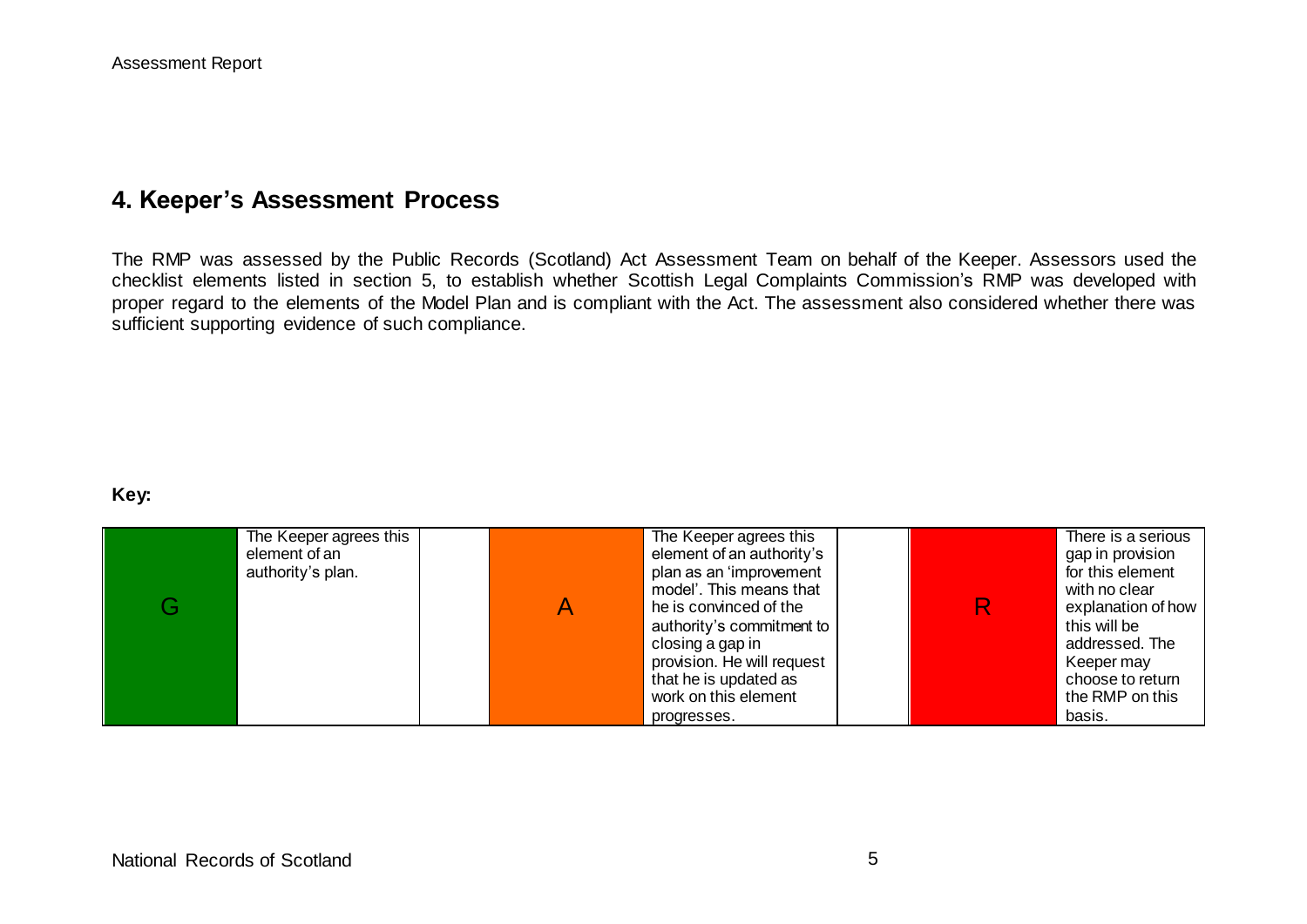# **5. Model Plan Elements: Checklist**

| <b>Element</b>                                 | <b>Present</b> | <b>Evidence</b> | <b>Notes</b>                                                                                                                                                                                                                                                                                                                                                                                                    |
|------------------------------------------------|----------------|-----------------|-----------------------------------------------------------------------------------------------------------------------------------------------------------------------------------------------------------------------------------------------------------------------------------------------------------------------------------------------------------------------------------------------------------------|
| 1. Senior<br>Officer<br>Compulsory<br>element  | G              | G               | The Records Management Plan (RMP) of Scottish Legal Complaints Commission<br>(SLCC) identifies Neil Stevenson, Chief Executive Officer, as having strategic<br>responsibility for records management within SLCC and overall responsibility for the<br>RMP.                                                                                                                                                     |
|                                                |                |                 | A covering letter from Mr Stevenson (evidence 1-1) confirms his appointment. It also<br>contains his endorsement of the RMP and a commitment to keeping it under review.                                                                                                                                                                                                                                        |
|                                                |                |                 | Also submitted is Mr Stevenson's Job Description (evidence 1-2). The RMP states<br>that at the next review the Job Description will be amended to include strategic<br>responsibility for records management. The Keeper commends this approach,<br>extends his thanks to Mr Stevenson for submitting his Job Description and looks<br>forward to seeing the amended Job Description when it becomes available. |
|                                                |                |                 | The RMP also states that the RMP has the full support of the Senior Management<br>Team who are responsible for reviewing SLCC's policies and procedures on an<br>annual basis. The RMP will be reviewed every six months.                                                                                                                                                                                       |
|                                                |                |                 | The Keeper agrees that an appropriate individual has been nominated to take senior<br>management responsibility for records management as required by the Public<br>Records (Scotland) Act 2011.                                                                                                                                                                                                                |
| 2. Records<br>Manager<br>Compulsory<br>element | G              | G               | The RMP identifies John Ferrie, Finance and Corporate Services Manager, as<br>having day-to-day responsibility for records management and compliance with the<br>RMP.                                                                                                                                                                                                                                           |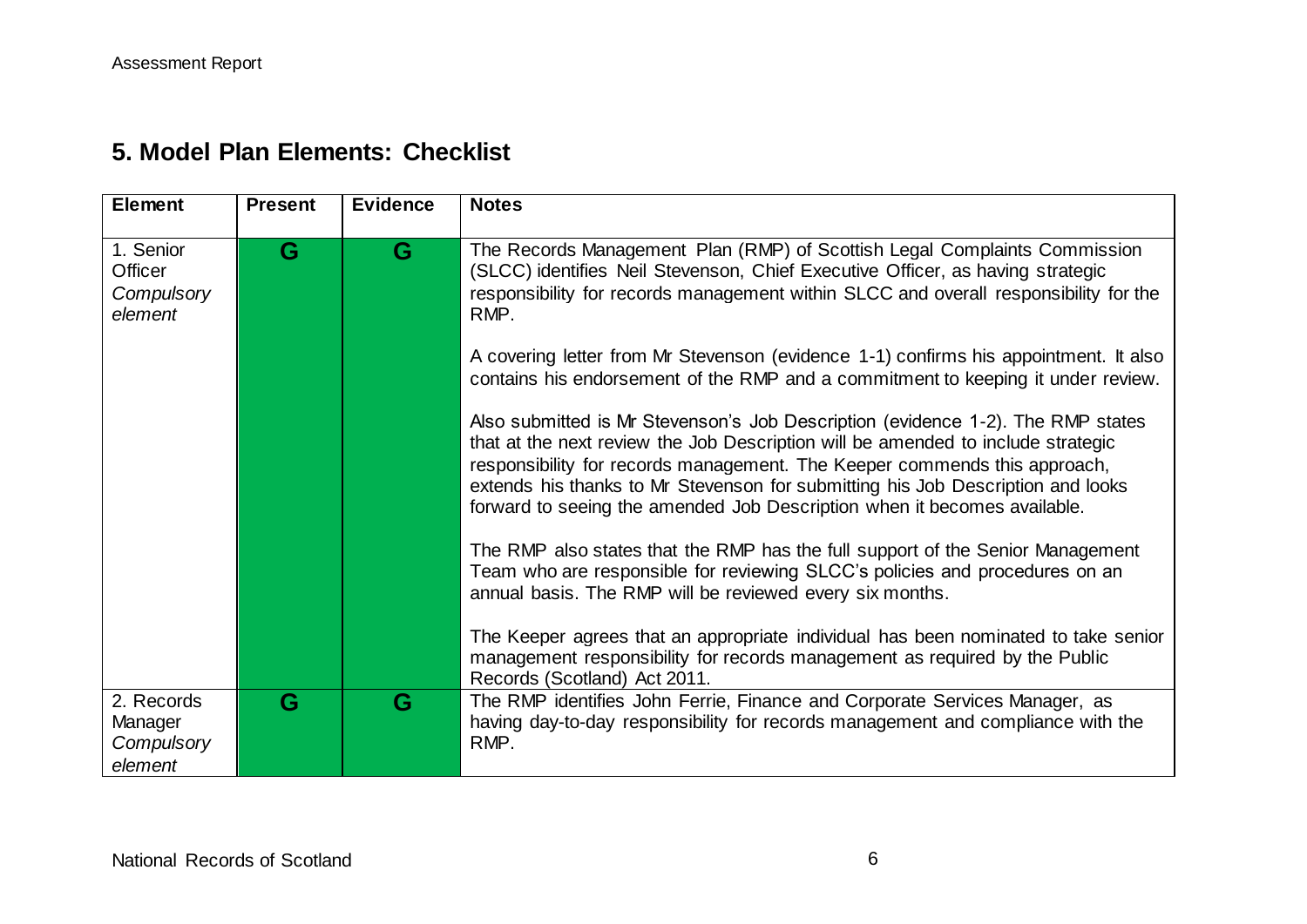|                                    |   |   | This appointment is confirmed in a letter from Mr Ferrie (evidence 2-1) which also<br>commits SLCC to ensuring that the RMP is kept under regular review.<br>Also submitted is Mr Ferrie's Job Description (evidence 2-2). One of the key<br>responsibilities includes that of information management. The RMP states that at<br>the next HR review the Job Description will be amended to include operational<br>responsibility for records management. The Keeper commends this approach,<br>extends his thanks to Mr Ferrie for submitting his Job Description and looks forward<br>to seeing the amended Job Description when it becomes available. |
|------------------------------------|---|---|---------------------------------------------------------------------------------------------------------------------------------------------------------------------------------------------------------------------------------------------------------------------------------------------------------------------------------------------------------------------------------------------------------------------------------------------------------------------------------------------------------------------------------------------------------------------------------------------------------------------------------------------------------|
|                                    |   |   | The Keeper agrees that an appropriate individual has been identified to take<br>operational responsibility for records management as required by the Public<br>Records (Scotland) Act 2011.                                                                                                                                                                                                                                                                                                                                                                                                                                                             |
| 3. Policy<br>Compulsory<br>element | G | G | SLCC have created a Records Management Policy (evidence 3-7) to operate<br>alongside the RMP. The Policy outlines SLCC's corporate approach to records<br>management, emphasises the importance of records and information for the<br>purpose of SLCC carrying out its activities and outlines roles and responsibilities.<br>The Policy is available to staff, along with other policies, on the G Drive.                                                                                                                                                                                                                                              |
|                                    |   |   | Staff are informed of information governance issues at regular team briefings.<br>Samples of the information distributed to staff have been submitted (evidence 3-8)<br>and these include the filing of paper records.                                                                                                                                                                                                                                                                                                                                                                                                                                  |
|                                    |   |   | All staff are regularly reminded by email of their records management<br>responsibilities (evidence 3-9). These include reminders on the importance of<br>managing emails, filing records in the correct locations and distributing the Records<br>Management Policy. The Keeper commends this proactive communication of<br>records management issues to staff.                                                                                                                                                                                                                                                                                        |
|                                    |   |   | As part of their evidence for this Element of the RMP, SLCC has submitted their                                                                                                                                                                                                                                                                                                                                                                                                                                                                                                                                                                         |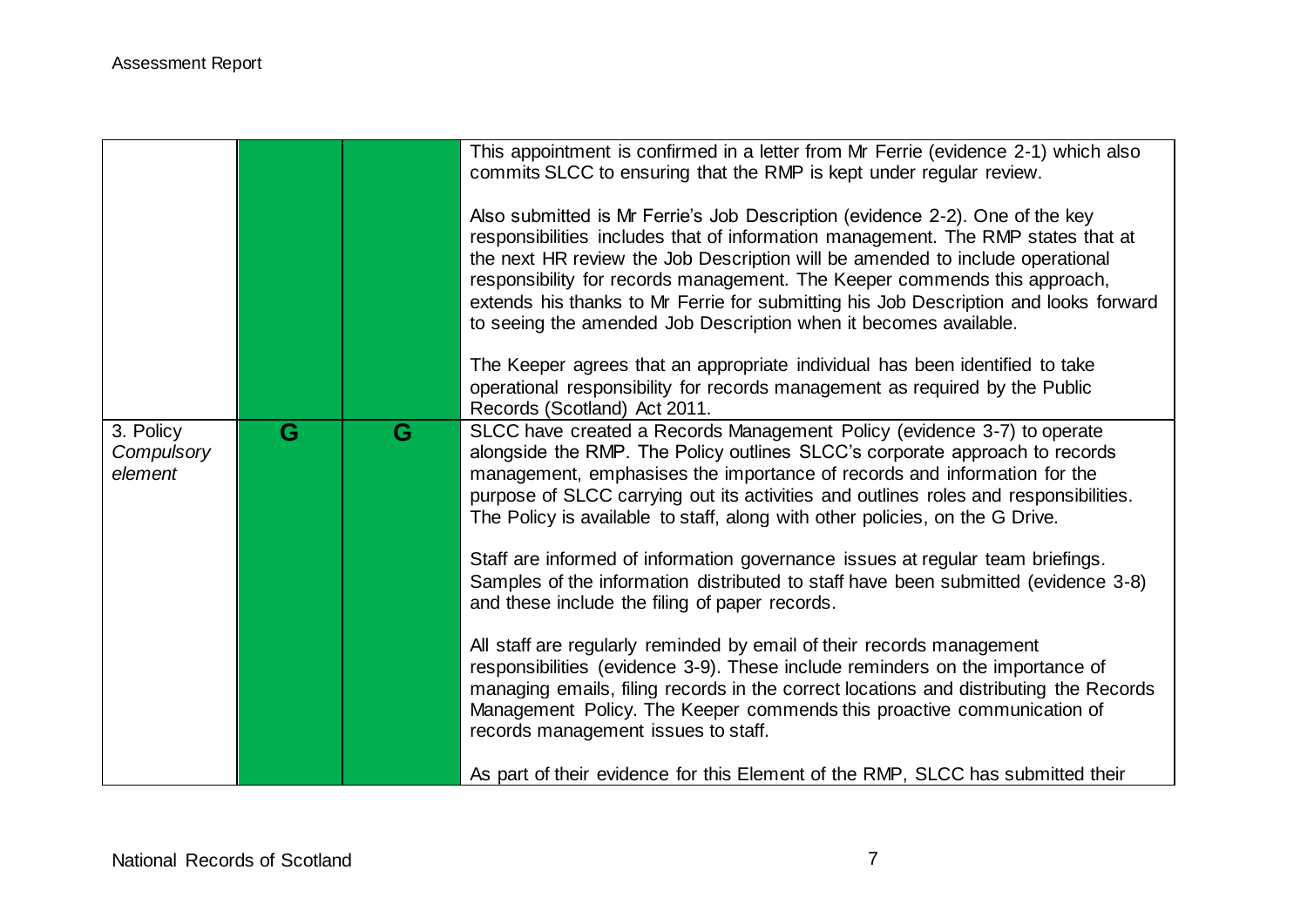|                                      |                         |   | Retention and Destruction Policy (evidence 3-1). This Policy details how SLCC<br>manages the retention periods outlined in the appended Retention and Destruction<br>Schedule.<br>The Keeper agrees that SLCC has an operational records management policy<br>statement and that staff are made aware of their records management<br>responsibilities.                                                                                                                                                                                                                                                                                                                                                                                                                                                                                                                                                                                  |
|--------------------------------------|-------------------------|---|-----------------------------------------------------------------------------------------------------------------------------------------------------------------------------------------------------------------------------------------------------------------------------------------------------------------------------------------------------------------------------------------------------------------------------------------------------------------------------------------------------------------------------------------------------------------------------------------------------------------------------------------------------------------------------------------------------------------------------------------------------------------------------------------------------------------------------------------------------------------------------------------------------------------------------------------|
| 4. Business<br><b>Classification</b> | $\overline{\mathbf{G}}$ | G | The RMP states that SLCC operates a joint Business Classification Scheme<br>(BCS)/retention schedule. The Keeper recognises that this is a business decision for<br>authorities but that a joint BCS/retention schedule should serve as a more robust<br>business tool as it acts as a central point of reference for staff and commends this<br>approach.<br>The RMP states that SLCC has a very specific remit defined by legislation. The                                                                                                                                                                                                                                                                                                                                                                                                                                                                                            |
|                                      |                         |   | business activities undertaken by SLCC and the categories of records created by<br>these are detailed in the BCS/retention schedule (evidence 3-1).<br>The RMP states that the electronic records created by SLCC in the course of<br>carrying out its main functions are managed using a bespoke case management<br>system New-Pro. The training manual for this system has been supplied (evidence<br>4-1). This electronic records management system is used to manage the casework<br>records such as complaint handling, responding to Fol/Data<br>Protection/Environmental Information Regulation enquiries, and outreach and media<br>work. Records are created and stored electronically using a case reference number.<br>The RMP also states that a similarly reference paper file is also retained and<br>managed securely on-site.<br>The retention periods set out in the joint BCS/retention schedule indicates that much |
|                                      |                         |   | of the information created and received by SLCC in the course of its work is<br>specified by legislation.                                                                                                                                                                                                                                                                                                                                                                                                                                                                                                                                                                                                                                                                                                                                                                                                                               |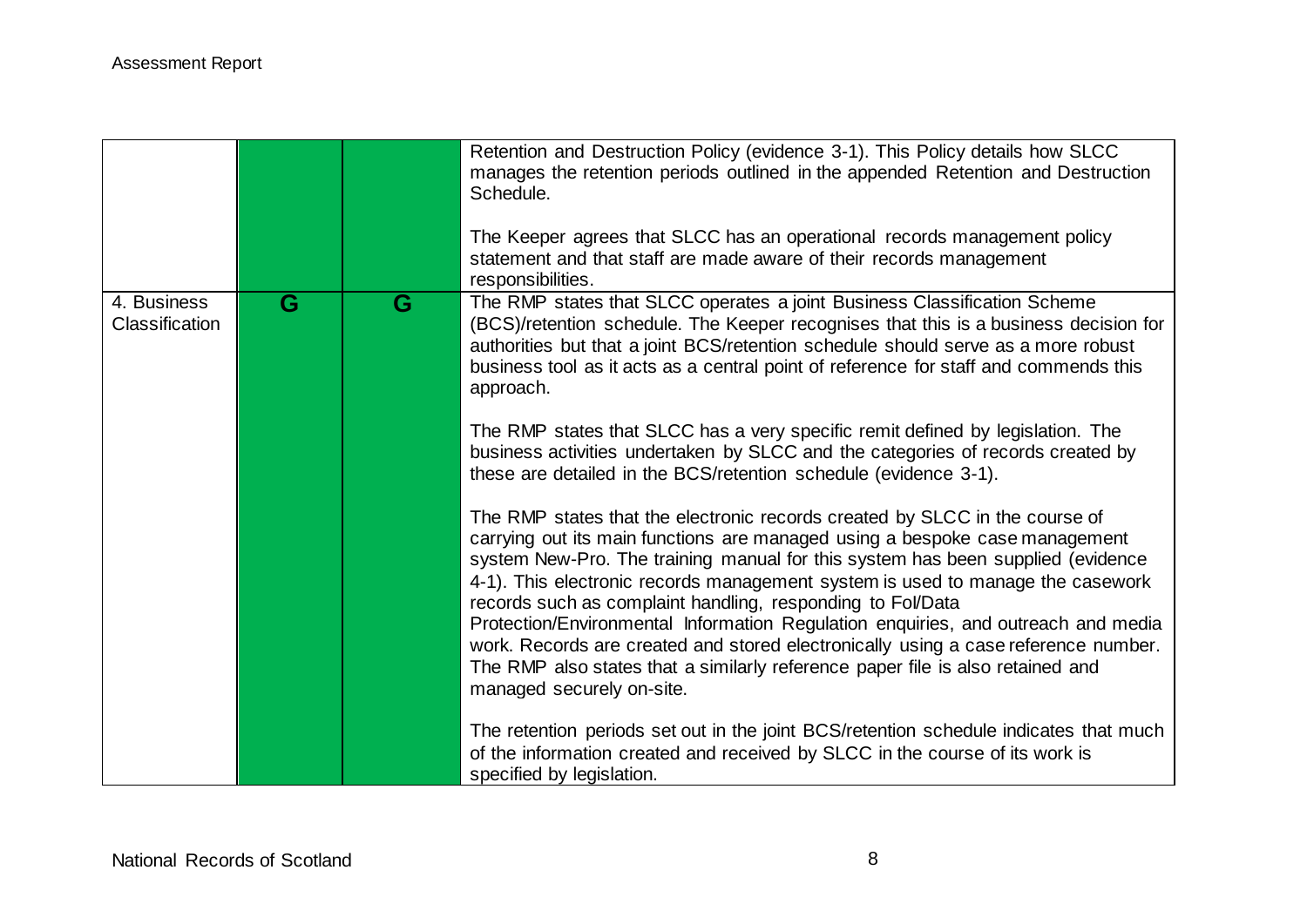|                          |   |   | Also submitted is an email requesting representatives from SLCC's business areas<br>to check, and update if necessary, the BCS/retention schedules for these business<br>areas (evidence 4-3). Further emails to business areas within SLCC relating to the<br>development of the joint BCS/retention schedule have been provided (evidence 5-<br>1). The Keeper commends the inclusion of business areas in the development of the<br>BCS/retention schedule as this is likely to lead to more buy-in from staff and result in<br>a stronger business tool. |
|--------------------------|---|---|--------------------------------------------------------------------------------------------------------------------------------------------------------------------------------------------------------------------------------------------------------------------------------------------------------------------------------------------------------------------------------------------------------------------------------------------------------------------------------------------------------------------------------------------------------------|
|                          |   |   | The BCS/retention schedule is available to staff on the shared drive network.                                                                                                                                                                                                                                                                                                                                                                                                                                                                                |
|                          |   |   | The Keeper agrees that SLCC has an operational BCS which identifies the<br>categories of records created and managed in the course of carrying out its<br>functions.                                                                                                                                                                                                                                                                                                                                                                                         |
| 5. Retention<br>schedule | G | G | See Element 4 for comments about the joint BCS/retention schedule.                                                                                                                                                                                                                                                                                                                                                                                                                                                                                           |
|                          |   |   | The RMP states that the retention and destruction of records within the joint<br>BCS/retention schedule (evidence 3-1) is the responsibility of the manager who has<br>ownership of that category of records. Ultimately, responsibility lies with the Records<br>Manager (Element 2) and the Accountable Officer (Element 1).                                                                                                                                                                                                                               |
|                          |   |   | SLCC maintains a spreadsheet of records which have been destroyed and those<br>which have been selected for archiving. An extract of this has been provided<br>(evidence 5-2). This records the action taken, when and by whom. This spreadsheet<br>will be retained by the Records Manager for 10 years.                                                                                                                                                                                                                                                    |
|                          |   |   | Also provided is email correspondence relating to the destruction of files in<br>accordance with the retention schedule (evidence 5-4) and destruction of records in<br>line with Freedom of Information legislation (evidence 5-5).                                                                                                                                                                                                                                                                                                                         |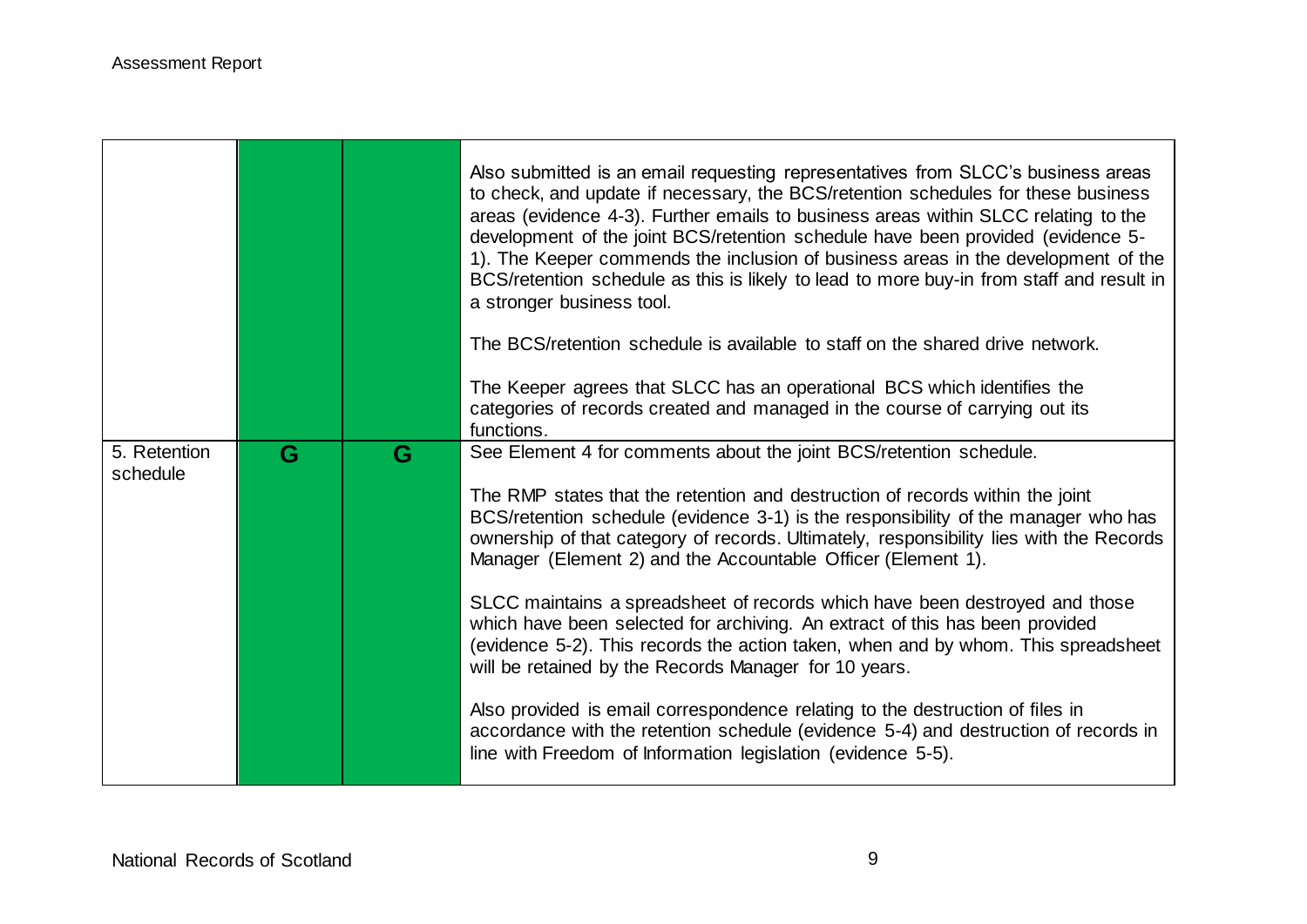|                                                         |                  |   | The RMP states that the BCS/retention schedule will be reviewed/updated on an<br>annual basis. The Keeper commends this commitment to keeping key documents<br>up-to-date.<br>The Keeper agrees that SLCC has a retention schedule that assigns retention and<br>disposal actions to the records that it creates and manages.                                                                                                                                                                                                                                                                                                                                                                                                                                                                                                                                                                              |
|---------------------------------------------------------|------------------|---|------------------------------------------------------------------------------------------------------------------------------------------------------------------------------------------------------------------------------------------------------------------------------------------------------------------------------------------------------------------------------------------------------------------------------------------------------------------------------------------------------------------------------------------------------------------------------------------------------------------------------------------------------------------------------------------------------------------------------------------------------------------------------------------------------------------------------------------------------------------------------------------------------------|
| 6. Destruction<br>Arrangements<br>Compulsory<br>element | $\blacktriangle$ | G | The RMP states that the destruction of records and information takes place in<br>accordance with the time periods set out in the retention schedule (evidence 3-1).<br>The destruction of records is managed by the Records Manager but is arranged by<br>the manager identified as having responsibility for specific categories of records in<br>the retention schedule. The following arrangements are in place:<br><b>Paper (on-site) –</b> The RMP states that all paper records are treated as confidential<br>waste for security purposes. These are placed in secure cabinets and uplifted<br>fortnightly by a commercial confidential waste disposal contractor (Changeworks<br>Recycling). This arrangement is governed by a contract (evidence 6-3) and an<br>annual Waste Transfer Note is produced (evidence 6-2). A sample destruction<br>certificate has also been provided (evidence 5-3). |
|                                                         |                  |   | SLCC has also been conducting a major project to destroy 'legacy' paper files in line<br>with its retention schedule. The methodology for the project has been submitted<br>(evidence 6-4). An email containing a proposed action plan to take this work forward<br>has also been provided (evidence 6-5). SLCC has provided an update on the<br>progress of the project to destroy legacy paper files (evidence 6-9). The Keeper<br>thanks SLCC for this update.<br><b>Paper (off-site) –</b> SLCC explicitly states that it does not engage a third party<br>provider for the off-site storage of paper records. This is confirmed in a letter from<br>the CEO (see Element 1) (evidence 6-10).                                                                                                                                                                                                          |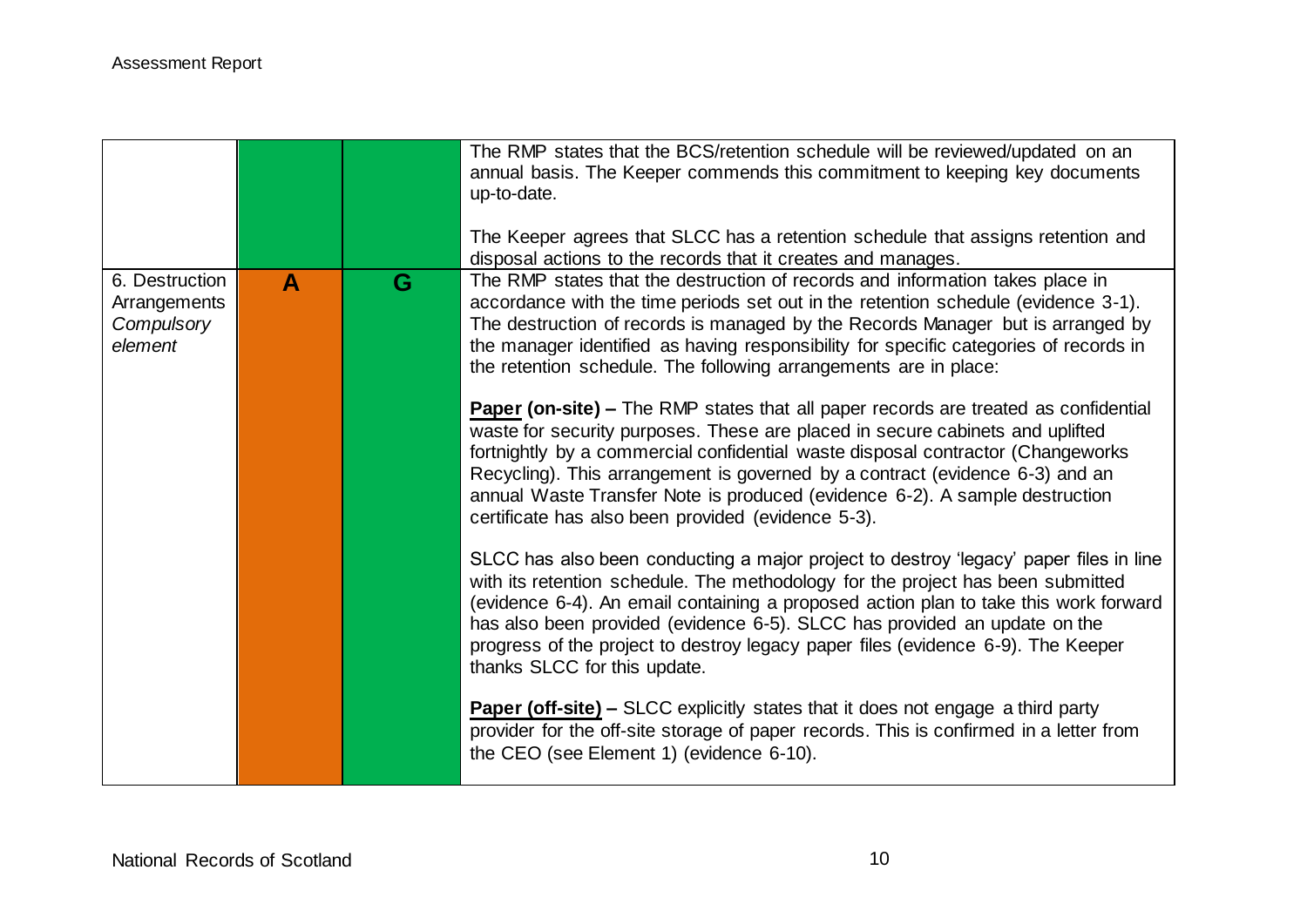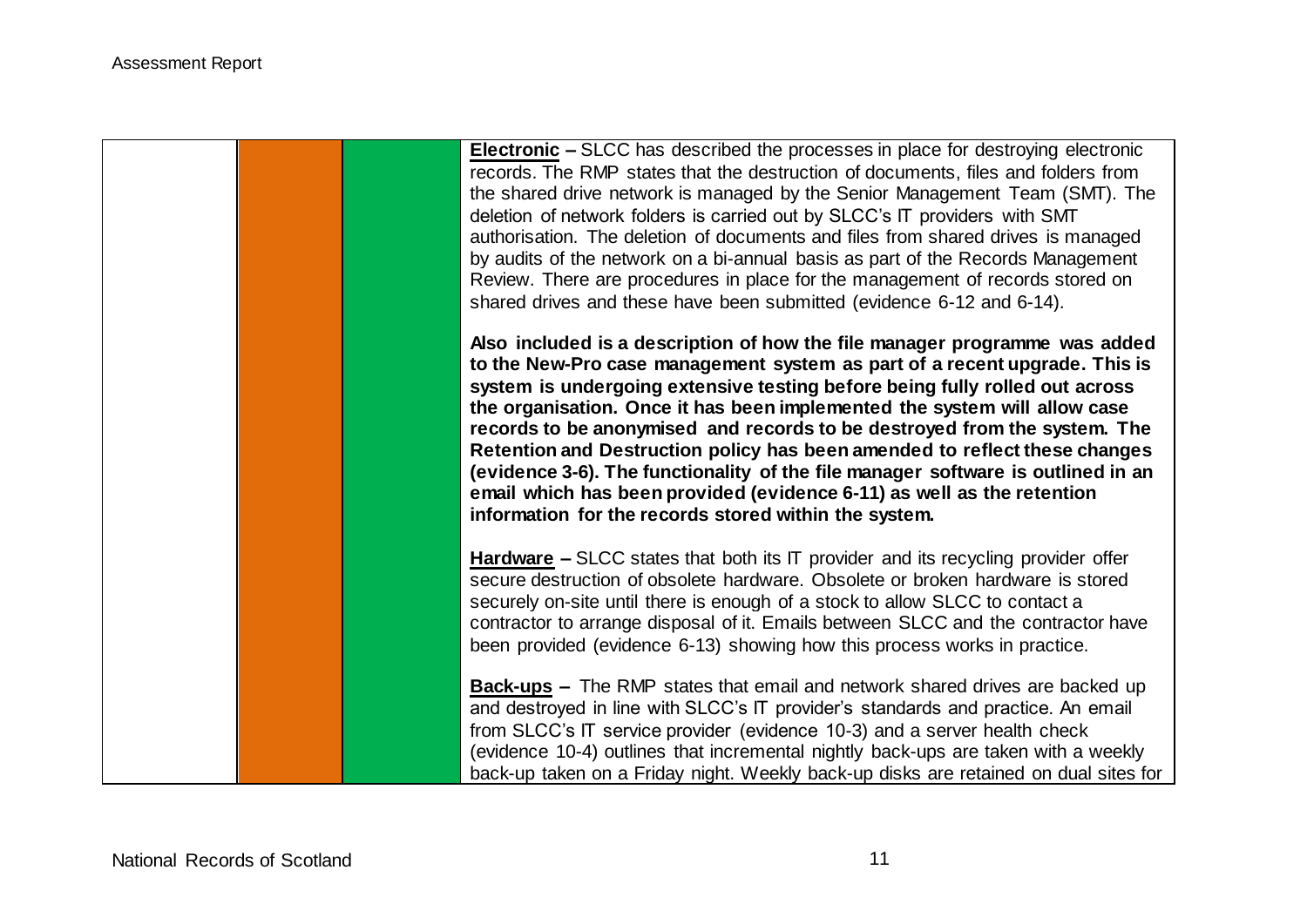|                                                       |              |    | 60 days before being overwritten. A year-end back-up is taken annual and this is<br>retained in the datacentre for 7 years before being overwritten.<br>The Keeper can agree this Element on an 'improvement model' basis. This<br>means that the authority has identified a gap in provision (the full roll-out of<br>the file manager software which will allow SLCC to delete records from the<br>New-Pro case management system) and has identified how it intends to close<br>this gap. As part of this agreement the Keeper will need to be kept updated on<br>the progress of work.                                                                                                                                                                                                                                              |
|-------------------------------------------------------|--------------|----|-----------------------------------------------------------------------------------------------------------------------------------------------------------------------------------------------------------------------------------------------------------------------------------------------------------------------------------------------------------------------------------------------------------------------------------------------------------------------------------------------------------------------------------------------------------------------------------------------------------------------------------------------------------------------------------------------------------------------------------------------------------------------------------------------------------------------------------------|
| 7. Archiving<br>and Transfer<br>Compulsory<br>element | $\mathbf{A}$ | G. | The Retention and Disposal Policy (evidence 3-1) identifies the retention and<br>disposal periods for the records it creates. For example, the minutes of Board<br>meetings require to be kept for the lifetime of SLCC and after two years the paper<br>records should be archived after 2 years.<br>The RMP also states that SLCC sends an annual report to the British Library as part<br>of an annual Legal Deposit agreement. The correspondence around this and a<br>sample of the British Library catalogue have been provided (evidence 7-1 and 7-2).<br>SLCC has identified, through its Retention and Destruction Policy (evidence 3-6),<br>records likely to be selected for permanent preservation, such as Annual Reports,<br>minutes of Board meetings and records relating to the creation of SLCC (evidence<br>$7-3$ ). |
|                                                       |              |    | SLCC is currently in discussion with National Records of Scotland (NRS)<br>Client Management Team with a view to developing a Memorandum of<br>Understanding (MoU) which would govern the transfer of archival records<br>from SLCC to NRS. The Keeper's Assessment Team has confirmed with the<br>Client Management Team that discussions are underway to agree a MoU. The<br>Keeper can accept this as a commitment to developing a formal agreement<br>with an appropriate archive and requests that he is sent a copy of the signed                                                                                                                                                                                                                                                                                                 |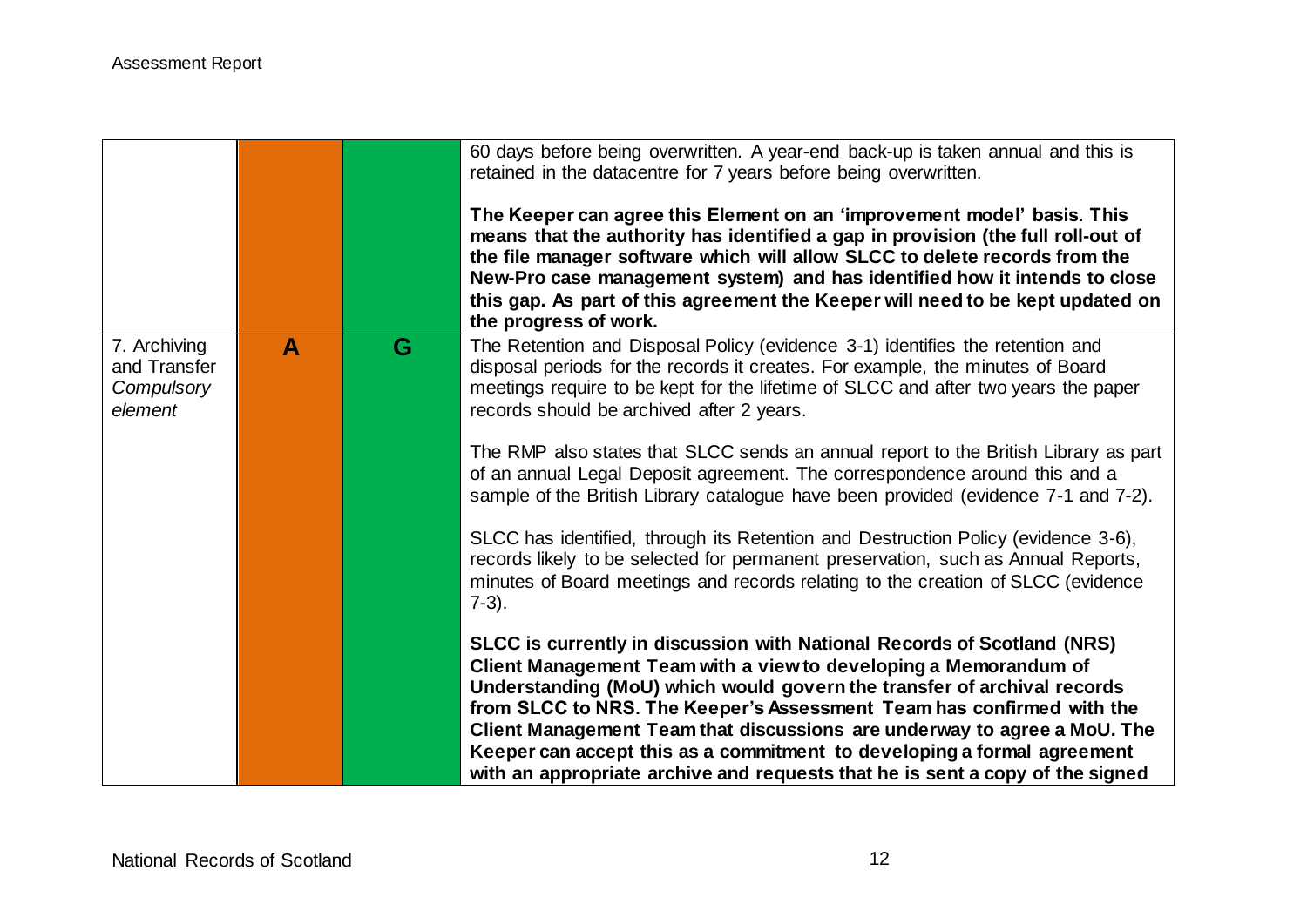|                                                            |   |   | MoU once it has been agreed.                                                                                                                                                                                                                                                                                                                                           |
|------------------------------------------------------------|---|---|------------------------------------------------------------------------------------------------------------------------------------------------------------------------------------------------------------------------------------------------------------------------------------------------------------------------------------------------------------------------|
|                                                            |   |   | The Keeper can agree this Element on an 'Improvement Model' basis. This<br>means that the authority has identified a gap in provision (the lack of a formal<br>transfer agreement with a suitable archive) and has identified how it intends to<br>close this gap. The Keeper will be able to fully agree this Element once he<br>receives the finalised MoU with NRS. |
| 8. Information<br><b>Security</b><br>Compulsory<br>element | G | G | SLCC has developed an Information Security Statement (evidence 8-1) which<br>applies to all employees, Board members and third parties using SLCC IT<br>equipment and systems. The statement outlines SLCC's approach to maintaining<br>the security of its information and the systems it uses to manage it.                                                          |
|                                                            |   |   | SLCC has also submitted its IT Security Policy (evidence 8-3) which covers a range<br>of information security areas such as Data Security, Physical Security, System<br>Access, Email and remote working.                                                                                                                                                              |
|                                                            |   |   | Also supplied is SLCC's Data Management/Security Incident Policy and Process<br>(evidence 8-2). This outlines the corporate approach to identifying and mitigating<br>any potential data breach and contains a step-by-step process to reporting and<br>dealing with a data breach.                                                                                    |
|                                                            |   |   | Also submitted as evidence are Internal Audit Report Follow-Ups which include<br>actions on information security for the years 2014/15 and 205/16 (evidence 8-4 and<br>8-5). These outline the work that has been undertaken to remedy issues identified<br>by the internal auditors.                                                                                  |
|                                                            |   |   | The RMP outlines the measures in place to ensure information security. These<br>include:                                                                                                                                                                                                                                                                               |
|                                                            |   |   | Access controls for all users of SLCC systems. A spreadsheet tracker showing                                                                                                                                                                                                                                                                                           |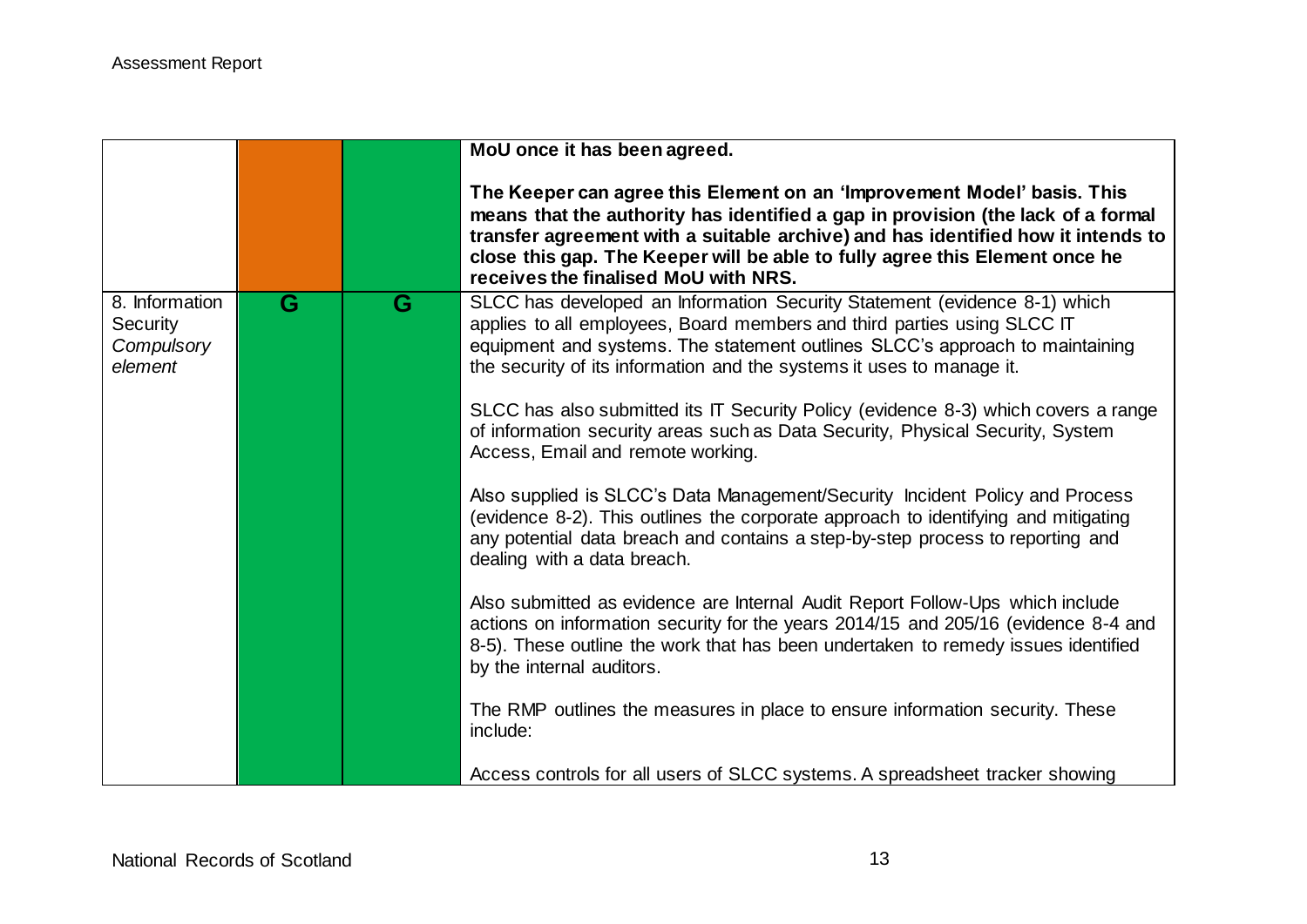|  | access requirements for business areas has been supplied (evidence 8-11);                                                                                                                                                                                                                                                               |
|--|-----------------------------------------------------------------------------------------------------------------------------------------------------------------------------------------------------------------------------------------------------------------------------------------------------------------------------------------|
|  | All employees have received a Disclosure Scotland Certificate;                                                                                                                                                                                                                                                                          |
|  | SLCC premises have been adapted to meet Scottish Government security<br>requirements;                                                                                                                                                                                                                                                   |
|  | A clear-desk policy is in place and strictly enforced. This is described in Section 1.10<br>of the Employee Handbook (evidence 8-8), which staff are required to sign once<br>they have read;                                                                                                                                           |
|  | Visitors to SLCC's office areas must be accompanied by a member of staff;                                                                                                                                                                                                                                                               |
|  | Paper records stored in level two are protected by two locked doors, with access to<br>the keys limited to a small number of staff. Most records are also stored in locked<br>cabinets. Conditions in the store are regularly monitored. Vital HR and corporate<br>records are stored in lockable fire-resistant cabinets.              |
|  | The Employee Handbook (evidence 8-8) also contains a section on confidentiality.                                                                                                                                                                                                                                                        |
|  | Also provided is an email from the CEO making staff aware of forthcoming IT<br>security training sessions (evidence 8-9). Additionally, the slides from the<br>Information Security training presentation have been submitted (evidence 8-10).<br>This covers topics such as passwords, physical access, viruses and remote<br>working. |
|  | Also supplied are samples of email communications with SLCC staff informing them<br>when approaching their mailbox storage limits and encouraging staff to save<br>corporate information in the appropriate area of the drive (evidence 8-13),<br>highlighting the need to lock cabinets (evidence 8-14) and ensuring that filing is    |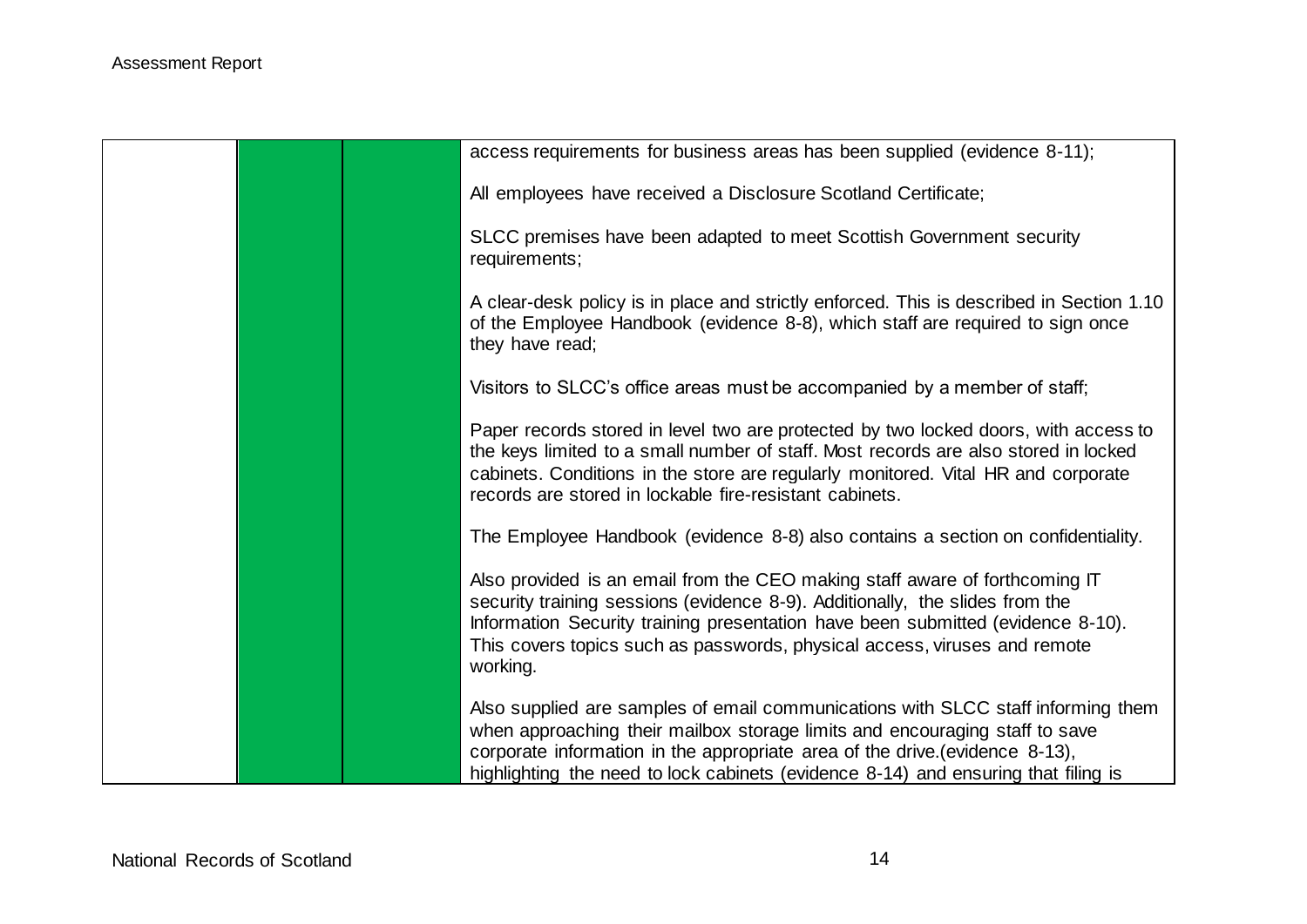|                       |   |   | undertaken properly so that information is not misplaced (evidence 8-15).                                                                                                                                                                                                                                                                                                             |
|-----------------------|---|---|---------------------------------------------------------------------------------------------------------------------------------------------------------------------------------------------------------------------------------------------------------------------------------------------------------------------------------------------------------------------------------------|
|                       |   |   | SLCC encourages staff to work from home where possible and has produced<br>specific guidance for staff to follow when doing so (evidence 8-18). The guidance<br>covers confidentiality, information security and Data Protection.                                                                                                                                                     |
|                       |   |   | The Keeper agrees that there are robust procedures in place to ensure that the<br>information and systems used by SLCC are securely managed.                                                                                                                                                                                                                                          |
| 9. Data<br>Protection | G | G | SLCC is registered as a Data Controller with the Information Commissioner's Office<br>(registration number: Z1505689). The registration certificate has been submitted<br>(evidence 9-1).                                                                                                                                                                                             |
|                       |   |   | SLCC's Data Protection Policy towards personal information held about staff is<br>described in Section 16 of the Employee Handbook (evidence 8-8). All staff are<br>required to read and sign that they agree to abide by the policies contained within<br>the Handbook.                                                                                                              |
|                       |   |   | SLCC's website contains information about how to gain access to personal and<br>sensitive information collected and managed by SLCC. This includes information<br>about submitting a Subject Access Request. Guidance to assist staff dealing with<br>Fol/Data Protection/EIR requests has been produced and submitted (evidence 9-4).                                                |
|                       |   |   | All staff, including Board Members, are required to undertake annual refresher Data<br>Protection training. An email reminder to staff to complete the training has been<br>submitted (evidence 9-2). A sample of the e-learning Data Protection module has<br>also been supplied (evidence 9-3). This also includes evidence of how SLCC tracks<br>staff completion of the training. |
|                       |   |   | The RMP states that SLCC operates a clear desk policy along with regular<br>password changes. This is included at Section 1.10 of the Employee Handbook                                                                                                                                                                                                                               |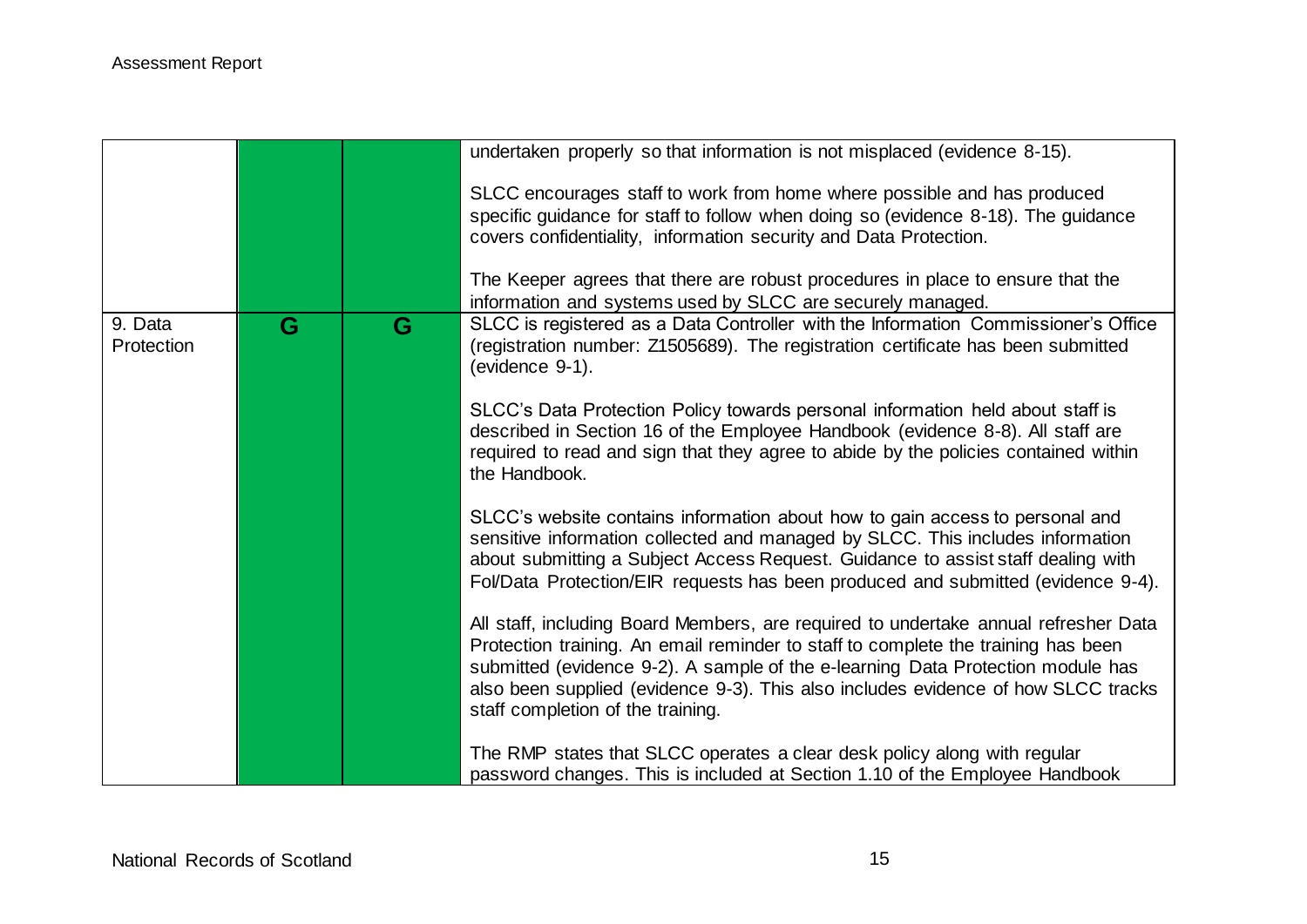|                                                           |   |   | (evidence 8-8).                                                                                                                                                                                                                                                                                                                                                                                                                    |
|-----------------------------------------------------------|---|---|------------------------------------------------------------------------------------------------------------------------------------------------------------------------------------------------------------------------------------------------------------------------------------------------------------------------------------------------------------------------------------------------------------------------------------|
|                                                           |   |   |                                                                                                                                                                                                                                                                                                                                                                                                                                    |
|                                                           |   |   | SLCC have also submitted their procedures for sending correspondence to<br>prisoners (evidence 9-7).                                                                                                                                                                                                                                                                                                                               |
|                                                           |   |   |                                                                                                                                                                                                                                                                                                                                                                                                                                    |
|                                                           |   |   | The Keeper agrees that SLCC is aware of its responsibilities under the Data                                                                                                                                                                                                                                                                                                                                                        |
|                                                           |   |   | Protection Act 1998 and has procedures in place to protect the personal information<br>it manages.                                                                                                                                                                                                                                                                                                                                 |
| 10. Business<br>Continuity<br>and Vital<br><b>Records</b> | G | G | The RMP states that SLCC keeps all its vital records in electronic format which are<br>stored on-site on servers which are backed up on off-site servers. The data held on<br>the servers is backed up every 12 hours and this arrangement is subject to quarterly<br>'health-checks'. The RMP describes the back-up procedures in place and that the IT<br>system is recoverable within 30 minutes of an interruption to service. |
|                                                           |   |   | SLCC also has a Business Continuity Plan (BCP) (evidence 10-1). This sets out the<br>procedures to be followed in the event of an ICT failure or a loss of premises. It also<br>describes the responsibilities in activating the BCP and the composition of the Crisis<br>Management Team and others in responding to any disaster. The BCP is due to be<br>tested in the $2^{nd}$ quarter of 2017-18.                             |
|                                                           |   |   | SLCC has stated that a business continuity desktop exercise was conducted in the<br>$4th$ quarter of 2016-17. As a result of this exercise the BCP (evidence 10-5) has<br>been updated and a commitment has been made to run similar exercises bi-<br>annually. The Keeper commends this approach to keeping business continuity<br>procedures under regular review.                                                               |
|                                                           |   |   | The Keeper agrees that there are procedures in place to allow SLCC to resume its<br>business in the event of a disaster and that consideration has been given to vital<br>records.                                                                                                                                                                                                                                                 |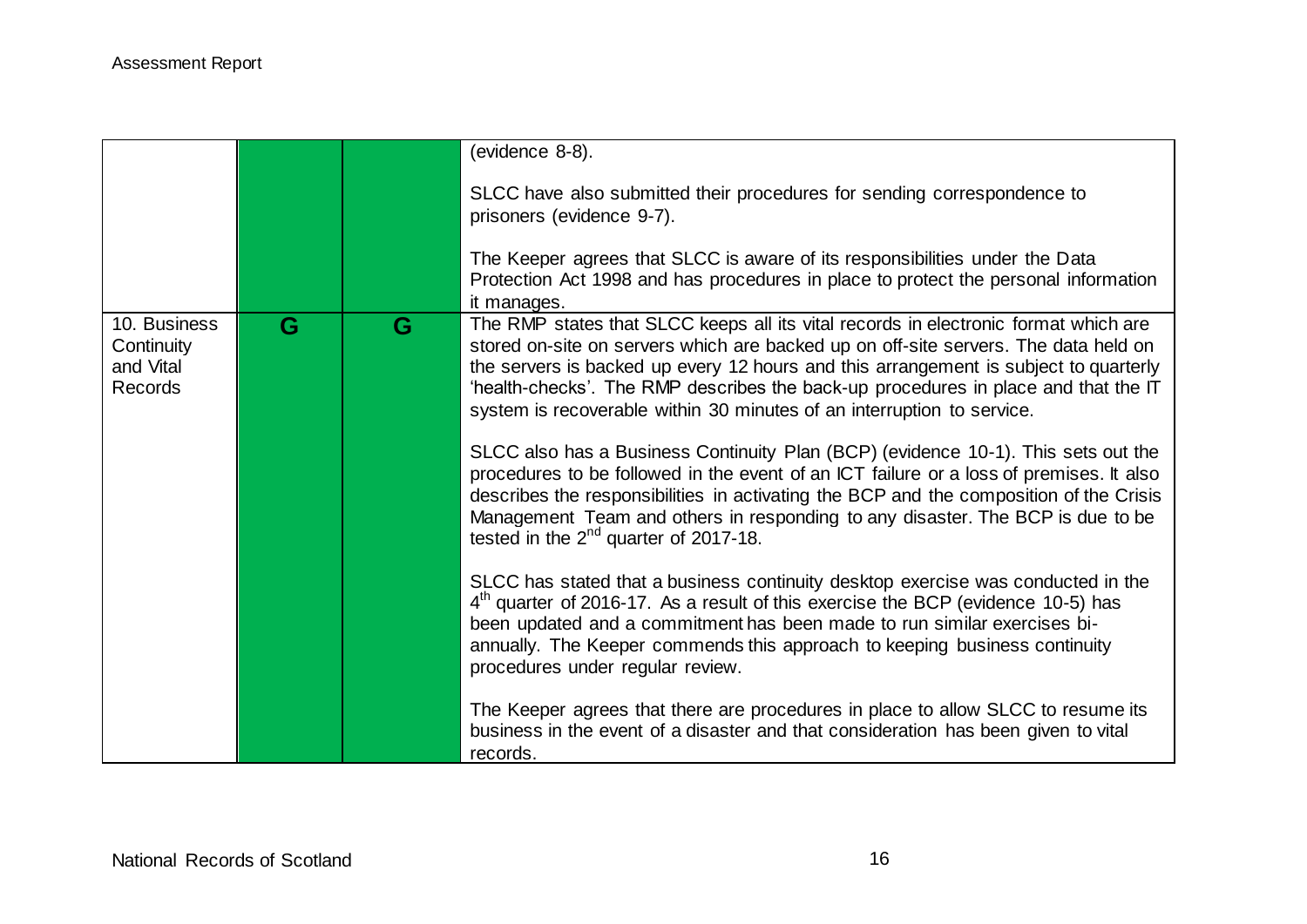| 11. Audit trail | G | G | The RMP states that the Case Management System (Newpro) is used to manage<br>both casework and non-casework records and can provide audit trails showing the<br>editing history of files. The Case History section of the software provides an audit<br>trail of all activity on the file. SLCC has submitted a sample of the audit trail<br>information provided by the Newpro system (evidence 11-3).                                                                                                                                                                                                                                                                                                        |
|-----------------|---|---|----------------------------------------------------------------------------------------------------------------------------------------------------------------------------------------------------------------------------------------------------------------------------------------------------------------------------------------------------------------------------------------------------------------------------------------------------------------------------------------------------------------------------------------------------------------------------------------------------------------------------------------------------------------------------------------------------------------|
|                 |   |   | The system is also used to record the location and movement of associated paper<br>files. A screenshot of the Newpro system showing the movement of the paper files<br>has been submitted (evidence 11-2). The location of paper files is audited on an<br>annual basis to ensure that the locations listed with the electronic case file on<br>Newpro is accurate. The results of this audit are reported to the Senior Management<br>Team and circulated to staff. SLCC has submitted a sample of the annual audit<br>which took place in October 2017 (evidence 11-4). The Keeper thanks SLCC for this<br>submission and commends them for checking that the location of records is<br>accurately recorded. |
|                 |   |   | The RMP states that SLCC strives to be 'paper-lite' for non-casework records and<br>that finance records and records selected for permanent preservation are centrally<br>stored. SLCC indicates that the extent of paper records it manages is so minimal as<br>to not warrant separate measures for tracking their movement. Additionally, there is<br>no requirement for other areas of the business to access these records. The Keeper<br>can accept that this is a proportionate approach for an organisation the size of<br>SLCC.                                                                                                                                                                       |
|                 |   |   | Updates to corporate policies are recorded on a document control sheet and these<br>must be approved by the appropriate governance body, for example the Board or<br>CEO. Once approved the previous version of the policy is moved to an electronic<br>archiving area, which can only be accesses by staff with relevant access<br>permissions. All staff can still access the current policies.                                                                                                                                                                                                                                                                                                              |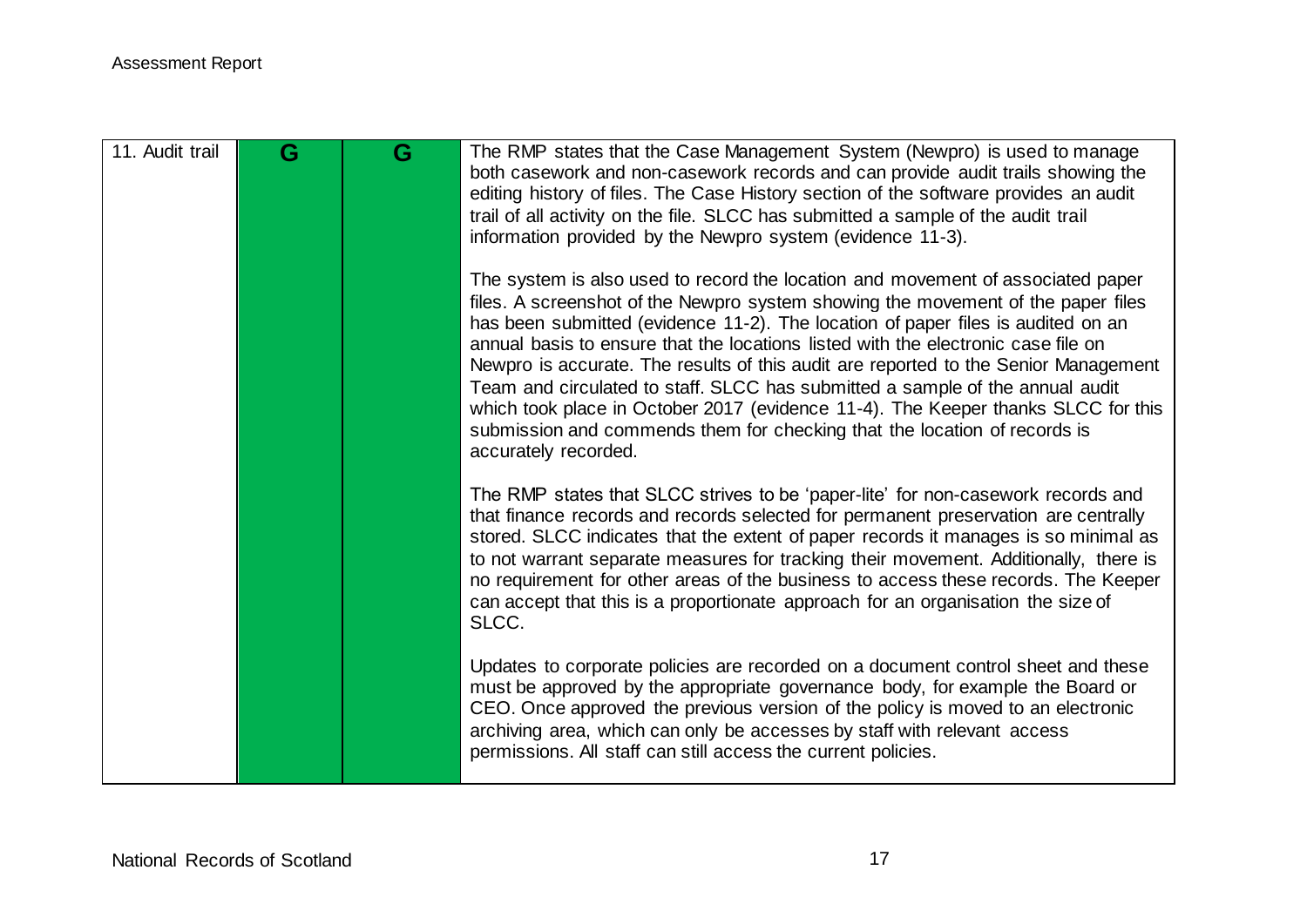|                                                                      |   |   | The RMP acknowledges that managing a shared drive network can be difficult.<br>SLCC has a number of solutions for the management of emails, including an email<br>forwarder plug-in which allows case related emails to be saved with the relevant file<br>and mailboxes are limited in size and staff are reminded to file or delete emails<br>when capacity is close to being reached. As part of the assessment and review of<br>the RMP, spot-checks will be conducted on the G: drive to ensure that corporate<br>and case-related records are filed correctly.<br>SLCC has provided its 'Making Changes to Policy' document and 'Procedure for<br>Finalising Policy Changes' document (evidence 11-6 and 11-7). These provide staff<br>with guidance on the version control and document naming.<br>The Keeper agrees that there are procedures in place to allow SLCC to be able to |
|----------------------------------------------------------------------|---|---|--------------------------------------------------------------------------------------------------------------------------------------------------------------------------------------------------------------------------------------------------------------------------------------------------------------------------------------------------------------------------------------------------------------------------------------------------------------------------------------------------------------------------------------------------------------------------------------------------------------------------------------------------------------------------------------------------------------------------------------------------------------------------------------------------------------------------------------------------------------------------------------------|
|                                                                      |   |   | locate records when required.                                                                                                                                                                                                                                                                                                                                                                                                                                                                                                                                                                                                                                                                                                                                                                                                                                                              |
| 12.<br>Competency<br>Framework<br>for records<br>management<br>staff | G | G | The RMP states that SLCC is committed to ensuring that the Records Manager (see<br>Element 2) is provided with appropriate records management training to be able to<br>fulfil his responsibilities.<br>The Records Manager's Job Description (evidence 2-2) shows a clear responsibility<br>for information management.                                                                                                                                                                                                                                                                                                                                                                                                                                                                                                                                                                   |
|                                                                      |   |   | The RMP states that staff who are also supporting the implementation of the RMP<br>will receive appropriate records management training. The skills and competencies<br>required for doing this will be identified and a competency framework will be<br>developed. SLCC's HR manager is currently liaising with an external consultant to<br>create a Records Management Competencies Document. The Keeper would<br>appreciate being sent the Competencies Document once it has been finalised and<br>would also welcome being sent a sample of the proposed training.                                                                                                                                                                                                                                                                                                                    |
|                                                                      |   |   | The RMP also states that all staff are periodic updates on records management,                                                                                                                                                                                                                                                                                                                                                                                                                                                                                                                                                                                                                                                                                                                                                                                                             |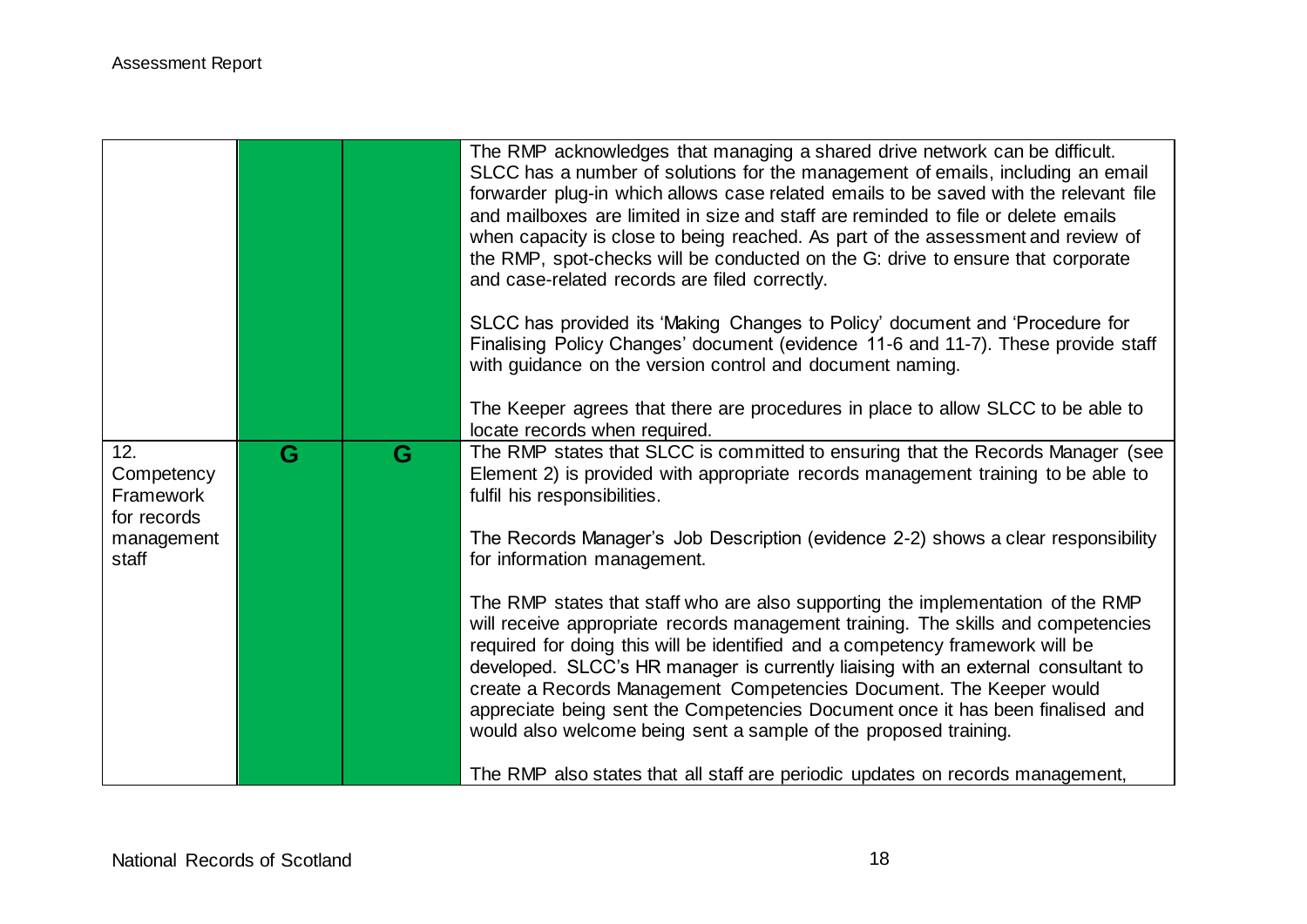|                                 |   |   | information security and Data Protection as part of the weekly update staff<br>meetings. SLCC has provided the slides of a Freedom of Information and Data<br>Protection presentation given to one of the regular staff briefing meetings (evidence<br>9-8) which was also then forwarded on to all staff by email.                                                                                                               |
|---------------------------------|---|---|-----------------------------------------------------------------------------------------------------------------------------------------------------------------------------------------------------------------------------------------------------------------------------------------------------------------------------------------------------------------------------------------------------------------------------------|
|                                 |   |   | SLCC has also submitted examples of some of the online training in information<br>management undertaken by members of staff in the Corporate Team (evidence 12-<br>1). Also provided is confirmation that the Records Manager (see Element 2) will be<br>undertaking records management training in March 2018. The Keeper commends<br>this commitment to supporting the Records Manager in carrying out his<br>responsibilities. |
|                                 |   |   | SLCC staff have attended Public Records (Scotland) Act 2011 surgeries in order to<br>get a clearer idea of what is required to comply with the Act. They have also been<br>attended other information governance events, such as those on GDPR run by the<br>Scottish Government.                                                                                                                                                 |
|                                 |   |   | The Keeper agrees that SLCC recognises the importance of records management<br>and that this is recognised in the job descriptions of relevant staff and that they are<br>provided with appropriate training.                                                                                                                                                                                                                     |
| 13.<br>Assessment<br>and Review | G | G | The Act requires a scheduled public authority to "keep its records management plan<br>under review" (part $1\,5.1\,(a)$ ).                                                                                                                                                                                                                                                                                                        |
|                                 |   |   | SLCC has provided details of how it intends to regularly assess and review its                                                                                                                                                                                                                                                                                                                                                    |
|                                 |   |   | records management provisions. Reviews of the RMP will be carried out by the                                                                                                                                                                                                                                                                                                                                                      |
|                                 |   |   | Records Management Review Group, which comprises the Records Manager (see                                                                                                                                                                                                                                                                                                                                                         |
|                                 |   |   | Element 2), Head of Investigations, Head of Oversight and the Case Investigator<br>who has responsibility for Freedom of Information and Data Protection. The Review                                                                                                                                                                                                                                                              |
|                                 |   |   | Group will meet formally every six months and conduct a six-monthly review of the                                                                                                                                                                                                                                                                                                                                                 |
|                                 |   |   | RMP. A sample of the audit forms used to record the findings of the review has                                                                                                                                                                                                                                                                                                                                                    |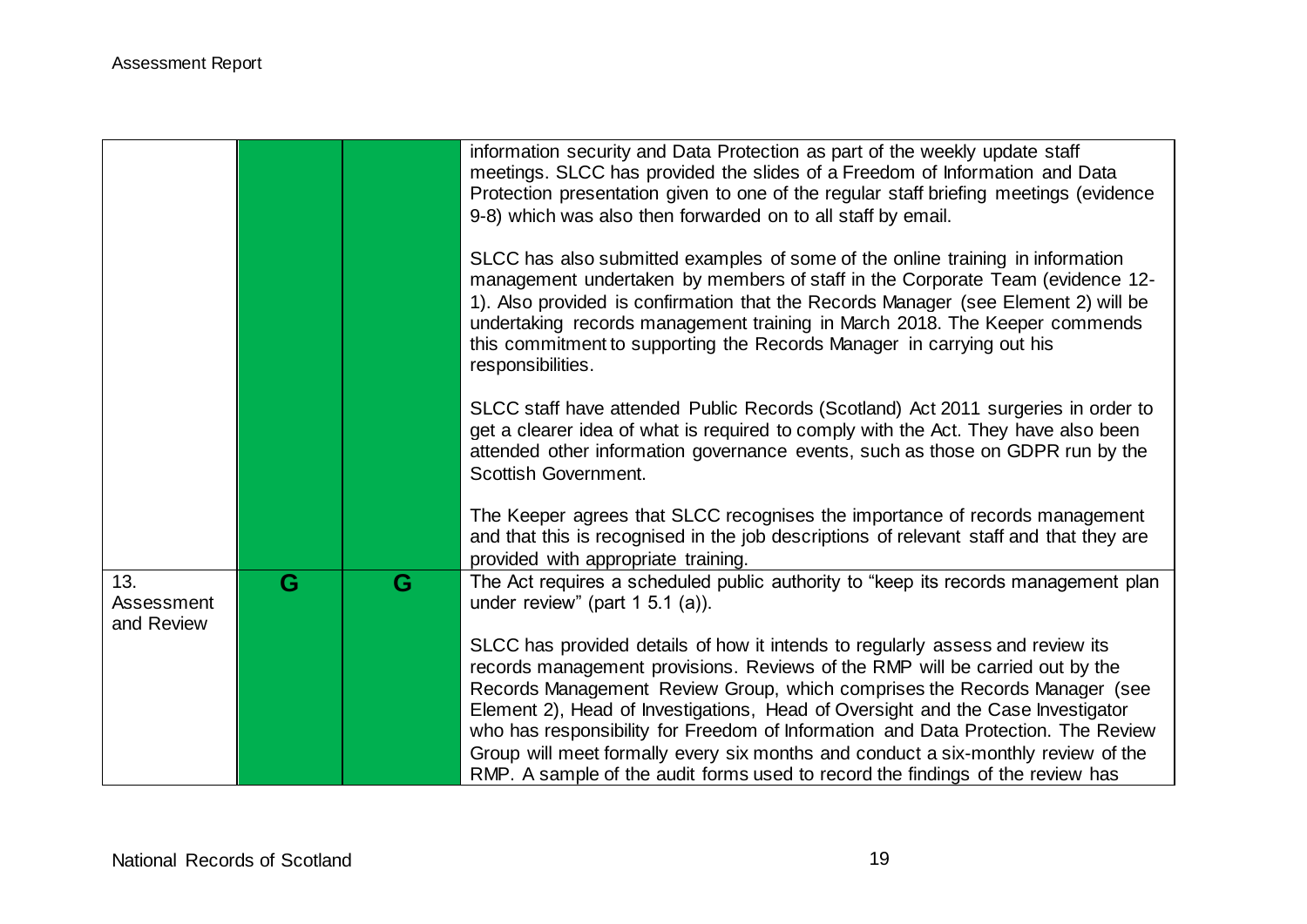|                           |   |   | been supplied (evidence 13-2).                                                                                                                                                                                                                                                                                                                                                                                                                                                  |
|---------------------------|---|---|---------------------------------------------------------------------------------------------------------------------------------------------------------------------------------------------------------------------------------------------------------------------------------------------------------------------------------------------------------------------------------------------------------------------------------------------------------------------------------|
|                           |   |   | Any significant changes or issues arising from the review will be reported to the<br>Senior Management Team for approval and to the Audit Committee for their<br>information. The RMP also commits SLCC to informing the Keeper of any significant<br>changes to its records management provisions. The Keeper commends this<br>proactive reporting of progress.                                                                                                                |
|                           |   |   | The RMP states that the Plan will be subject to a review before the end of 2017 and<br>thereafter on a bi-annual basis. The exact scope and nature of this review is yet to<br>be finalised but will involve input from both internal and external auditors and will be<br>based on the structure of the RMP. A sample Records Management Plan Audit<br>Sheet (evidence 13-1) has been supplied showing how the proposed assessment<br>and review process structure might look. |
|                           |   |   | The RMP also states that SLCC will establish a Records Management Review<br>Group which will include representation from the Senior Management Team. It will<br>also include staff from different teams across SLCC. The Group will meet twice a<br>year and report to the SLCC Board annually.                                                                                                                                                                                 |
|                           |   |   | The Keeper agrees that SLCC has procedures in place to allow it to keep its RMP<br>and supporting documents up-to-date.                                                                                                                                                                                                                                                                                                                                                         |
| 14. Shared<br>Information | G | G | The RMP states that SLCC is governed by the Legal Profession and Legal Aid<br>(Scotland) Act 2007. Section 43 of the Act covers the restrictions on disclosure or<br>sharing of information.                                                                                                                                                                                                                                                                                    |
|                           |   |   | The RMP also states that SLCC does not routinely share information but it does<br>occasionally need to do so in order to carry out its functions. SLCC acts as a<br>gateway for all complaints against legal practitioners in Scotland and as a result is<br>required to send details of complaints on to relevant legal professional organisations                                                                                                                             |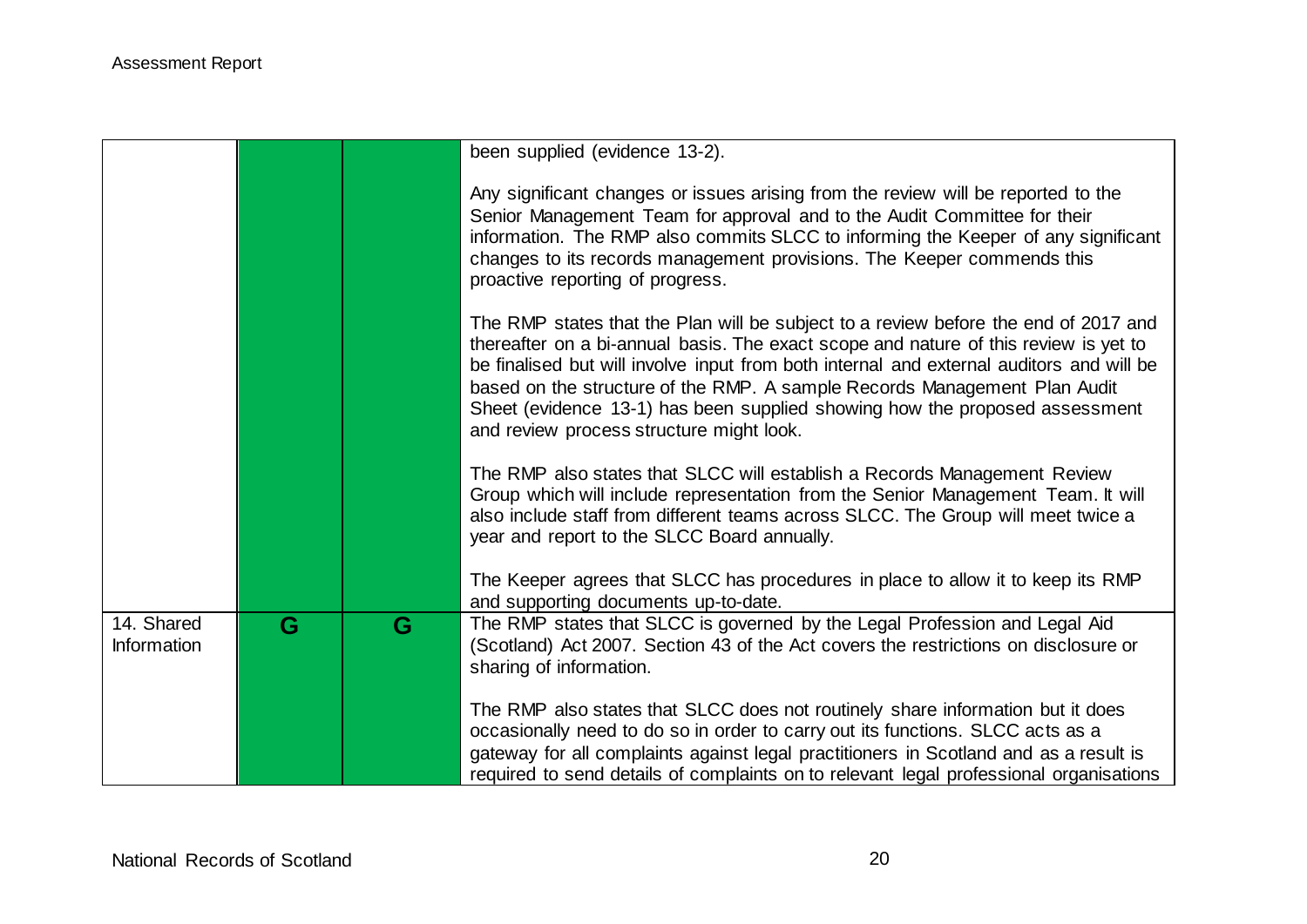|  | for investigation. As evidence, SLCC have provided copies of the Information<br>Sharing Protocols they have in place with the Law Society of Scotland and the<br>Faculty of Advocates (evidence 14-1 and 14-2) which detail the arrangements in<br>place for sharing information when required. For information, the Protocol agreed<br>with the Faculty of Advocates (evidence 14-2) is labelled as 'DRAFT'. The<br>Keeper cannot accept draft documents as evidence as he can't be sure that<br>they represent the current situation in an authority. On this occasion, this<br>won't affect his agreement of this Element as there is sufficient other<br>evidence, but SLCC may wish to ensure that this Protocol is updated or<br>approved. |
|--|--------------------------------------------------------------------------------------------------------------------------------------------------------------------------------------------------------------------------------------------------------------------------------------------------------------------------------------------------------------------------------------------------------------------------------------------------------------------------------------------------------------------------------------------------------------------------------------------------------------------------------------------------------------------------------------------------------------------------------------------------|
|  | Also supplied as evidence is a MoU with the Office of the Immigration Services<br>Commissioner for dealing with complaints (evidence 14-7).                                                                                                                                                                                                                                                                                                                                                                                                                                                                                                                                                                                                      |
|  | Also submitted as evidence is a Data Sharing Agreement between SLCC and the<br>Scottish Legal Aid Board (evidence 14-3).                                                                                                                                                                                                                                                                                                                                                                                                                                                                                                                                                                                                                         |
|  | Also provided are copies of Letters of Undertaking (evidence 14-4 to 14-6) from<br>these organisations agreeing to be bound by the confidentiality terms set out within.                                                                                                                                                                                                                                                                                                                                                                                                                                                                                                                                                                         |
|  | The Keeper agrees that there are procedures in place to allow SLCC to securely<br>share information with other organisations when required.                                                                                                                                                                                                                                                                                                                                                                                                                                                                                                                                                                                                      |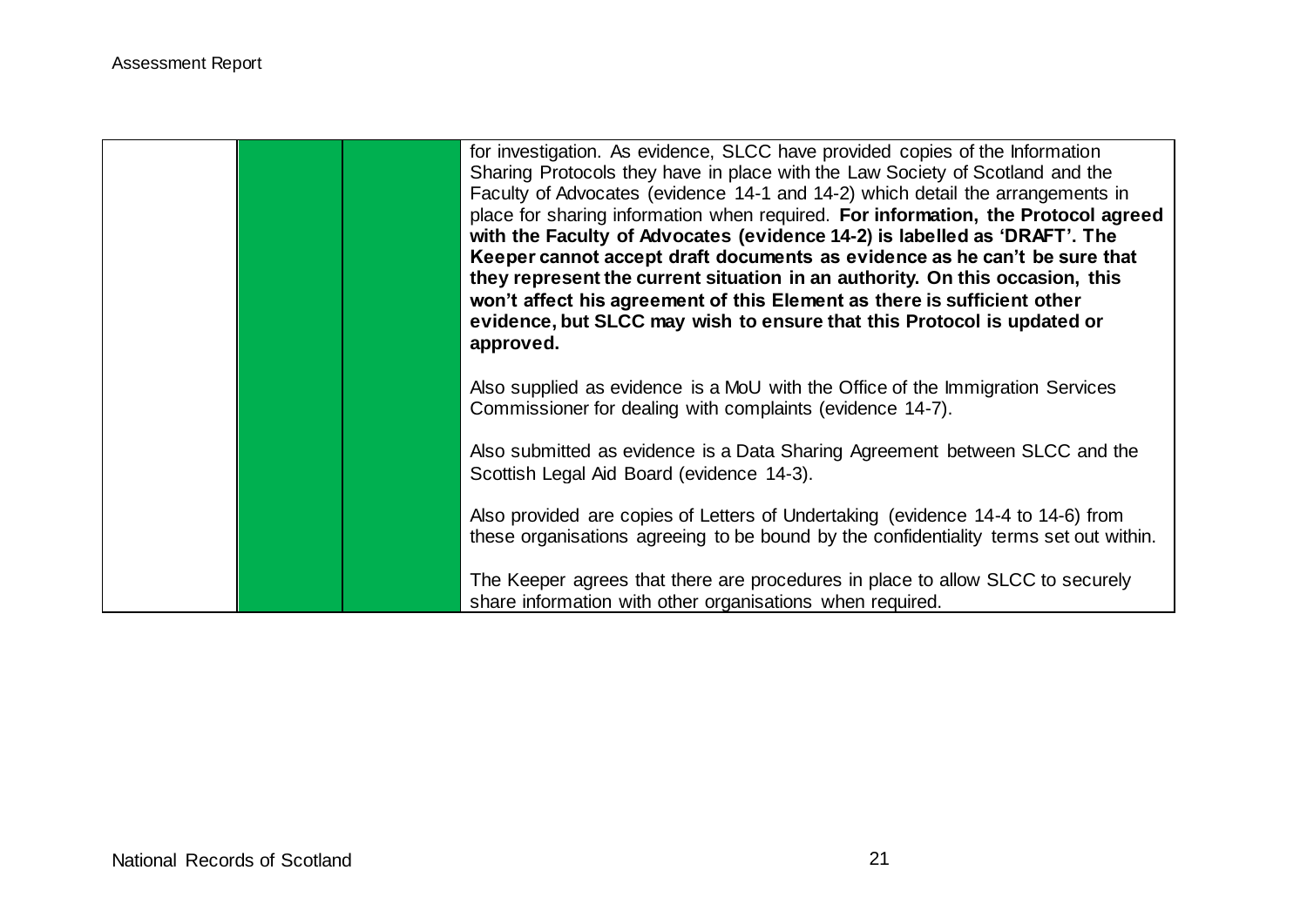## **6. Keeper's Summary**

Elements 1-14 that the Keeper considers should be in a public authority records management plan have been properly considered by Scottish Legal Complaints Commission. Policies and governance structures are in place to implement the actions required by the plan.

## **7. Keeper's Determination**

Based on the assessment process detailed above, the Keeper agrees the RMP of Scottish Legal Complaints Commission.

The Keeper recommends that Scottish Legal Complaints Commission should publish its agreed RMP as an example of good practice within the authority and the sector.

This report follows the Keeper's assessment carried out by,

…………………………………… …………………………………

 $\leq$  what

Robert Fothy m

**Pete Wadley Robert Fotheringham** Public Records Officer **Public Records Officer** Public Records Officer